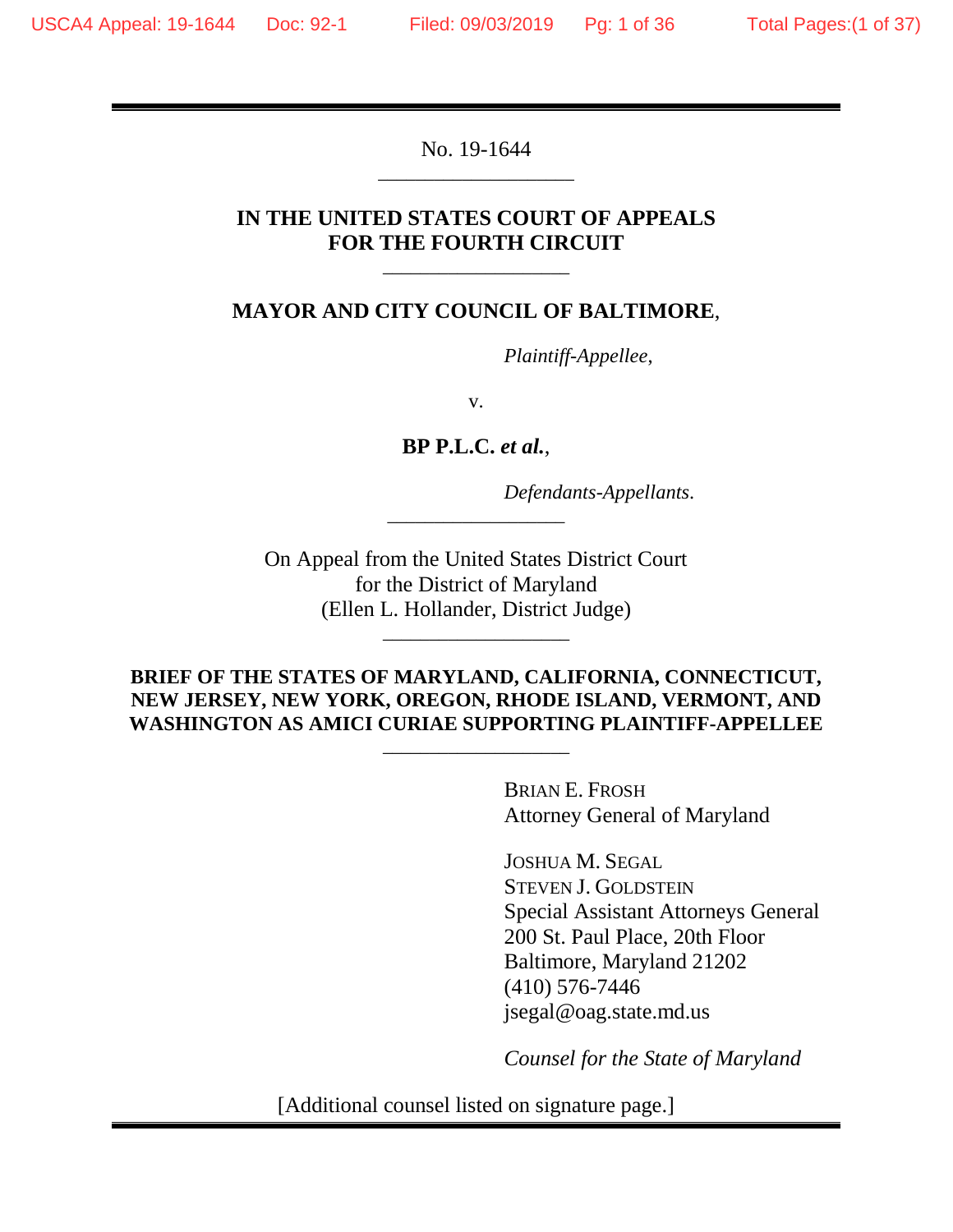# **TABLE OF CONTENTS**

| $\mathbf{I}$ .<br>THE WELL-PLEADED COMPLAINT RULE COMPELS AFFIRMANCE OF THE                         |
|-----------------------------------------------------------------------------------------------------|
| A.                                                                                                  |
| <b>B.</b><br>The Clean Air Act Cannot Support Removal on Complete                                   |
| $\mathcal{C}$ .<br>There Is No Other Basis for Treating the City's State-Law                        |
| 1.<br>The Companies' Argument Is Just a Preemption Argument                                         |
| 2.                                                                                                  |
| Climate Change Is Not the Subject of a "Uniquely"<br>a.                                             |
| That Climate Change Involves Transboundary<br>b.<br>Pollution Does Not Mean the City's Claims Arise |
|                                                                                                     |
|                                                                                                     |
|                                                                                                     |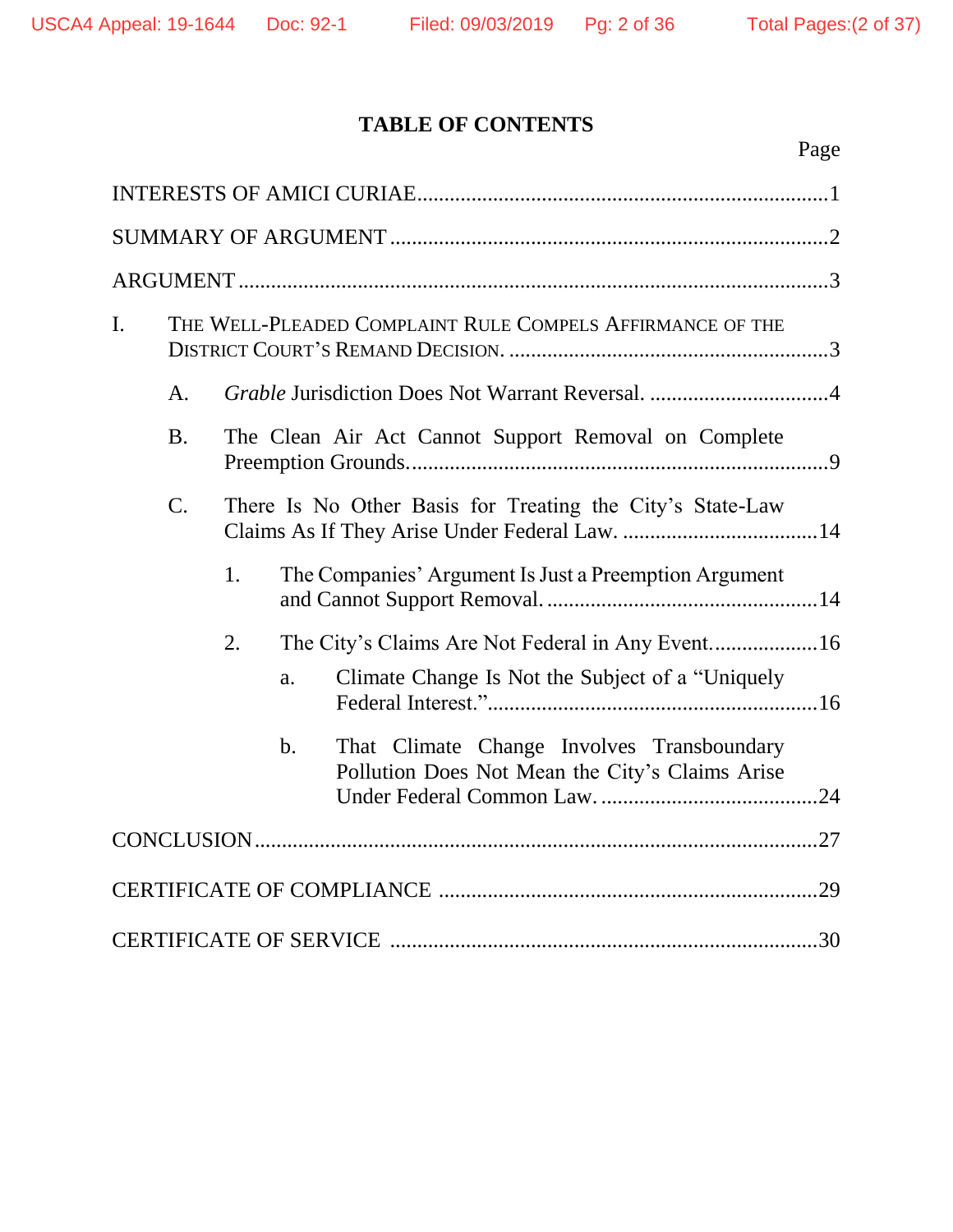# **TABLE OF AUTHORITIES**

Page

# **Cases**

| American Elec. Power Co. v. Connecticut, 564 U.S. 410 (2011)24, 25   |
|----------------------------------------------------------------------|
| American Fuel & Petrochemical Mfrs. v. O'Keeffe,                     |
| ARCO Envtl. Remediation, L.L.C. v. Department of Health & Envtl.     |
| Avco Corp. v. Aero Lodge No. 735, Int'l Ass'n of Machinists &        |
|                                                                      |
|                                                                      |
| Biddix v. Henredon Furniture Industries, Inc.,                       |
|                                                                      |
| California Chamber of Commerce v. State Air Res. Bd.,                |
| Cascade Bicycle Club v. Puget Sound Reg'l Council,                   |
|                                                                      |
| City of Chesapeake v. Sutton Enters., Inc.,                          |
| Cleveland Nat'l Forest Found. v. San Diego Ass'n of Gov'ts,          |
| County of San Mateo v. Chevron Corp.,                                |
| Darcangelo v. Verizon Comms., Inc., 292 F.3d 181 (4th Cir. 2002)3, 8 |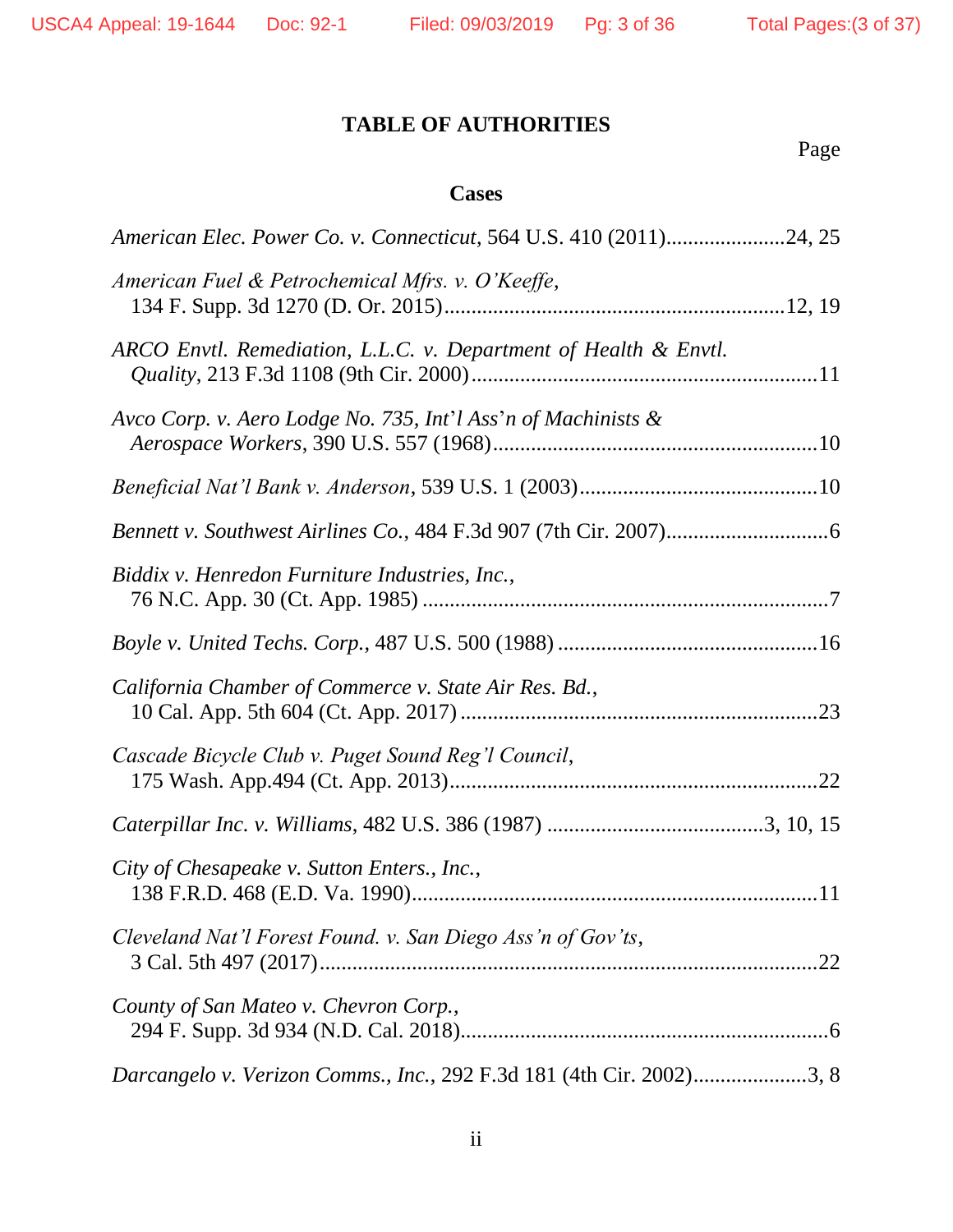| Franchise Tax Bd. of Cal. v. Construction Laborers Vacation Tr. for        |
|----------------------------------------------------------------------------|
| Grable & Sons Metal Prods., Inc. v. Darue Eng'g & Mfg.,                    |
|                                                                            |
| <i>Hoffman v. United Iron and Metal Co., 108 Md. App. 117 (1996)</i> 7     |
| Holliday Amusement Co. v. South Carolina,                                  |
| Huron Portland Cement Co. v. City of Detroit,                              |
| In re "Agent Orange" Prod. Liab. Litig., 635 F.2d 987 (2d Cir. 1980)23     |
|                                                                            |
|                                                                            |
| Jackson v. Johns-Manville Sales Corp., 750 F.2d 1314 (5th Cir. 1985)23     |
|                                                                            |
|                                                                            |
|                                                                            |
| Maryland Off. of People's Counsel v. Maryland Public Serv. Comm'n,         |
| Massachusetts v. Environmental Prot. Agency, 549 U.S. 497 (2007)17, 18     |
| Merrell Dow Pharms., Inc. v. Thompson, 478 U.S. 804 (1986)5, 9             |
| Merrick v. Diageo Americas Supply, Inc., 805 F.3d 685 (6th Cir. 2015)8, 12 |
|                                                                            |
| Native Vill. of Kivalina v. ExxonMobil Corp.,                              |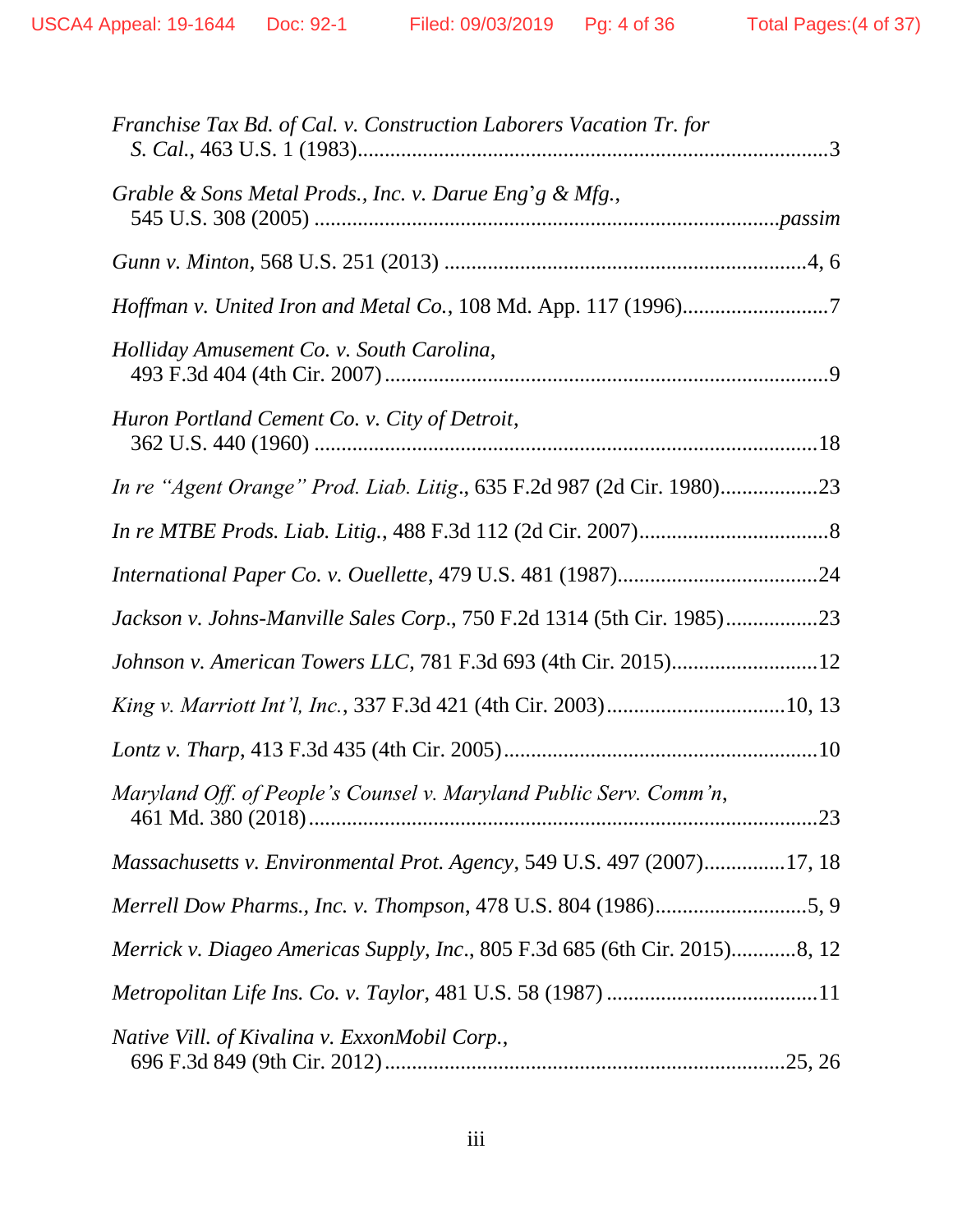| Native Vill. of Kivalina v. ExxonMobil Corp.,                         |  |
|-----------------------------------------------------------------------|--|
| New England Power Generators Ass'n, Inc. v. Department of Envtl.      |  |
|                                                                       |  |
| Puerto Rico Dep't of Consumer Affairs v. Isla Petroleum Corp.,        |  |
| Rhode Island v. Chevron Corp., C.A. No. 18-395 WES,                   |  |
| Rocky Mountain Farmers Union v. Corey, 913 F.3d 940 (9th Cir. 2019)   |  |
|                                                                       |  |
|                                                                       |  |
| Texas Indus., Inc. v. Radcliff Materials, Inc., 451 U.S. 630 (1980)16 |  |
| Washington Suburban Sanitary Comm'n v. CAE-Link Corp.,                |  |
|                                                                       |  |

#### **Statutes**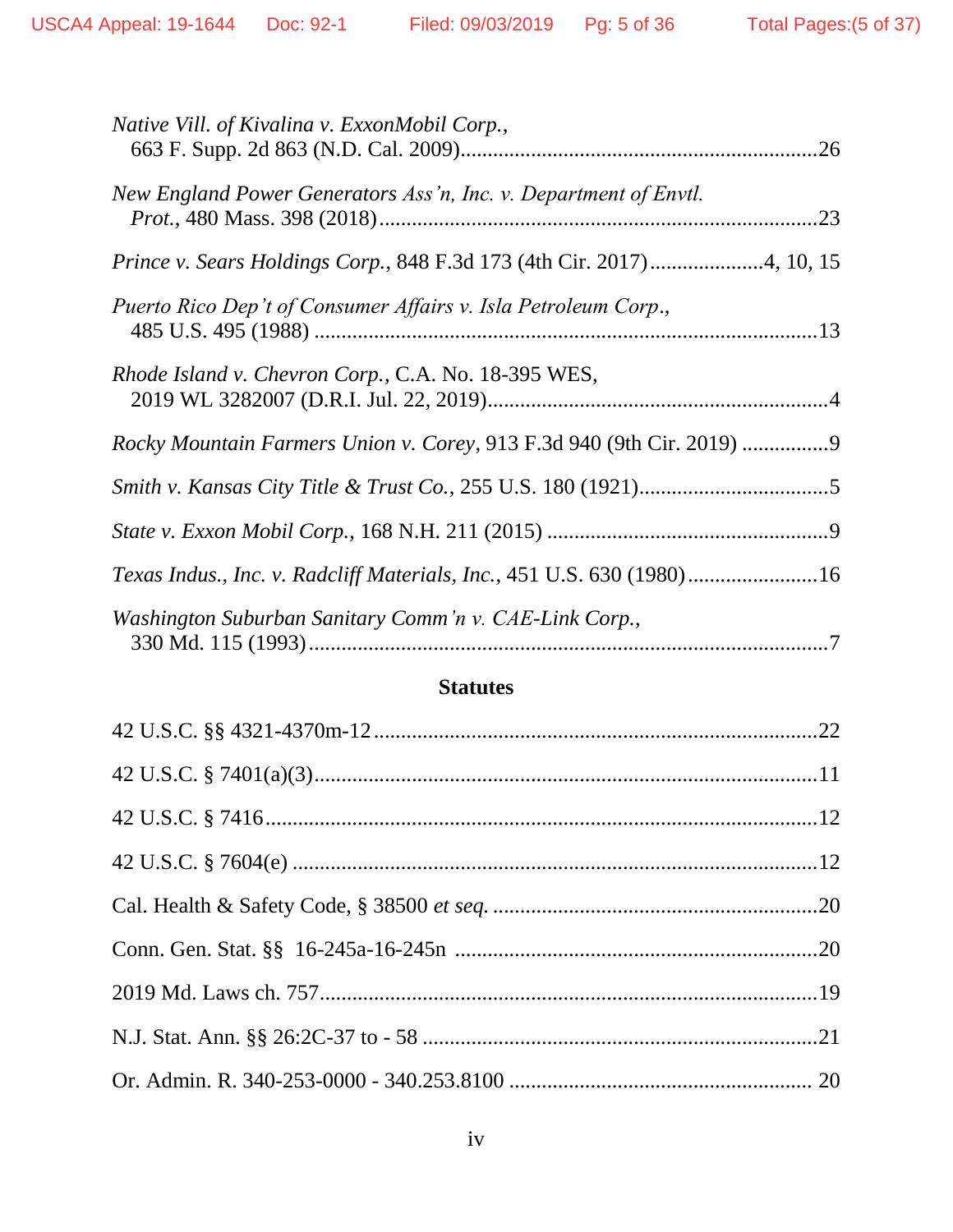# **Miscellaneous**

| Acadia Center, Outpacing the Nation: RGGI's Environmental                                                                                                                                                                                                 |  |
|-----------------------------------------------------------------------------------------------------------------------------------------------------------------------------------------------------------------------------------------------------------|--|
| Benjamin D. DeJong et al, Pleistocene Relative Sea Levels in<br>the Chesapeake Bay Region and Their Implications for the                                                                                                                                  |  |
| Intergovernmental Panel on Climate Change, $1.5\,^{\circ}$ C Report, Summary                                                                                                                                                                              |  |
| Maryland Commission on Climate Change, Adaptation and Resiliency                                                                                                                                                                                          |  |
| Nadja Popovich & Christopher Flavelle, Summer in the City Is Hot,<br>but Some Neighborhoods Suffer More, N.Y. Times (Aug. 9, 2019)18                                                                                                                      |  |
| Pacific Coast Collaborative, http://pacificcoastcollaborative.org/about/                                                                                                                                                                                  |  |
| Regional Greenhouse Gas Initiative, Elements of RGGI,<br>https://www.rggi.org/program-overview-and-design/elements 21                                                                                                                                     |  |
| Sabin Center for Climate Change and the Environment and<br>Arnold & Porter Kaye Scholer LLP, U.S. Climate Change Litigation:<br>State Law Claims, Climate Change Litigation Database<br>http://climatecasechart.com/case-category/state-law-claims/ (last |  |
| United States Global Change Research Program, Fourth National                                                                                                                                                                                             |  |
| 14C Charles Alan Wright & Arthur R. Miller, Federal Practice                                                                                                                                                                                              |  |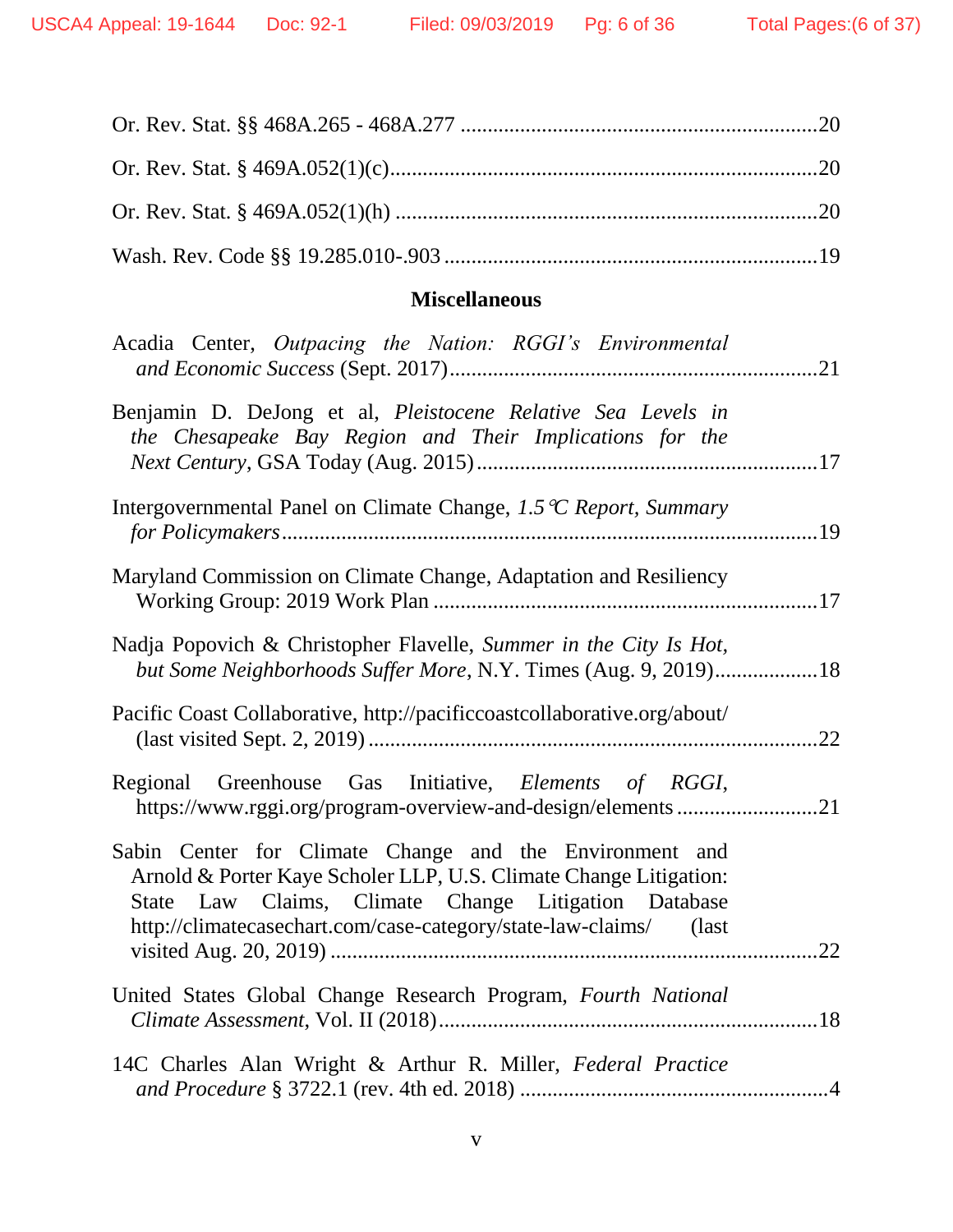#### **INTERESTS OF AMICI CURIAE**

The States of Maryland, California, Connecticut, New Jersey, New York, Oregon, Rhode Island, Vermont, and Washington, as sovereigns, have an interest in maintaining our state courts' authority to develop and enforce requirements of state statutory and common law—including monetary remedies—in cases brought against commercial entities causing harm to and within our jurisdictions. That interest extends to claims brought in state court for climate-change-related harms alleged to result from the conduct of fossil fuel producers and sellers. Indeed, climate change already is having a variety of costly impacts within our states, and those impacts are expected to worsen.

The district court's order remanding this case to state court, where the Mayor and City Council of Baltimore ("the City") chose to sue multiple fossil fuel producers and distributors ("the Companies") under state law, properly recognized state courts' authority and ability to adjudicate claims against entities that cause or contribute to climate change through conduct that violates state law applicable to a broad array of commercial actors. Reversal of the district court's decision, by contrast, could divest state courts of authority to adjudicate this kind of action, and thus deprive states and their subdivisions of the ability to seek redress for harms caused by others who should be held accountable under state law.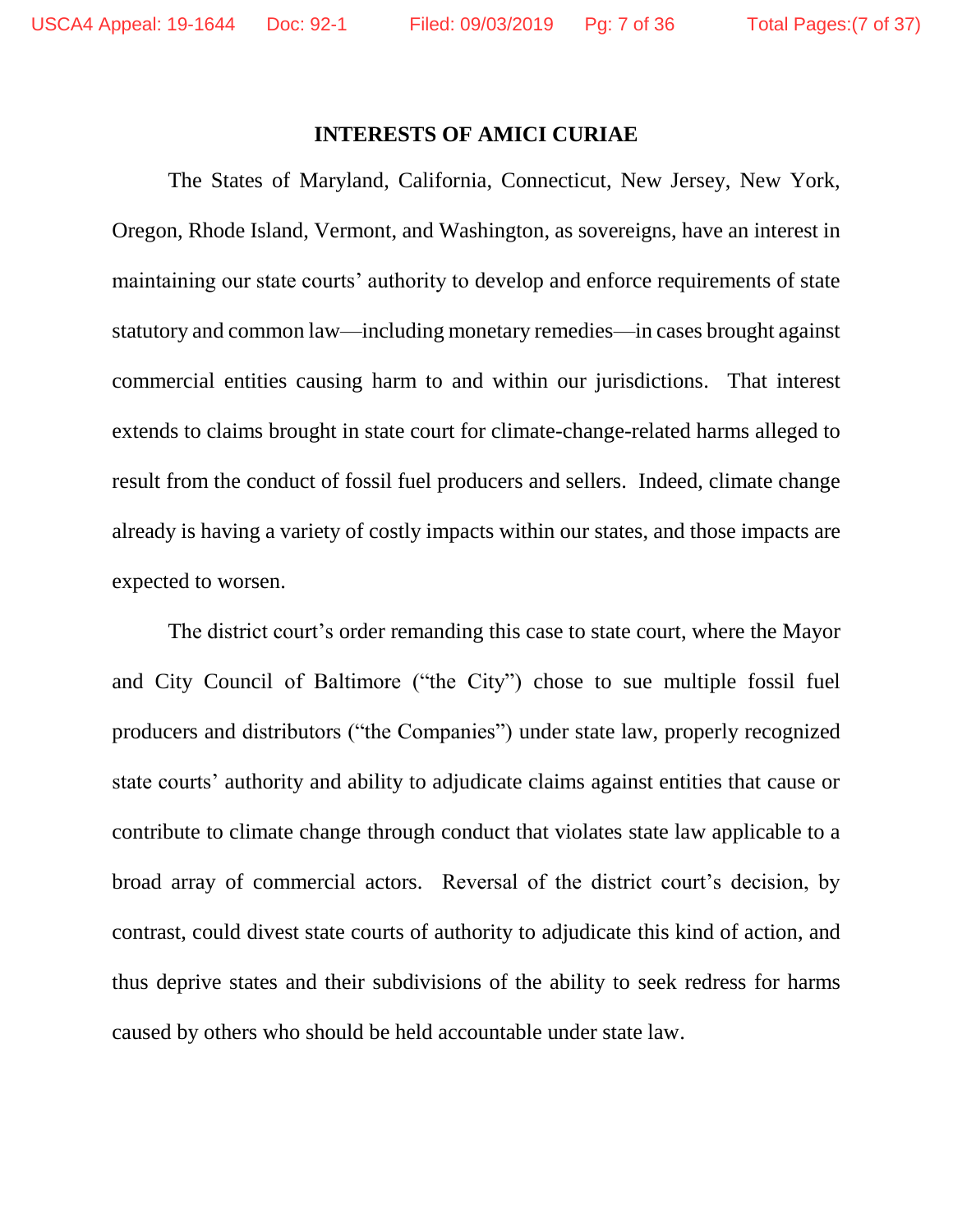$\overline{a}$ 

#### **SUMMARY OF ARGUMENT**

All levels of government have a vital and shared interest in addressing the impacts of climate change, which is a problem crying out for multiple complementary solutions in our federal system. Here, the district court properly recognized as much when it rejected the Companies' arguments that the City's claims are inherently federal-law claims and granted the motion to remand.

Below, the Amici States address three of the Companies' arguments for removal, none of which can overcome the well-pleaded complaint rule.<sup>1</sup> First, the City's claims do not necessarily raise *any* federal issue, much less one that warrants the exercise of jurisdiction under *Grable & Sons Metal Products, Inc. v. Darue Engineering & Manufacturing*, 545 U.S. 308 (2005). Second, the doctrine of complete preemption does not support federal jurisdiction, as no provision of the Clean Air Act transforms state law claims into federal law claims. And third, there is no merit to the notion that the City's claims, pled under state law, belong in federal court because they inherently arise under federal common law. Even if this kind of argument could theoretically supply an independent basis for removal—which it cannot—the interest in combating climate change is not uniquely federal. Rather,

<sup>&</sup>lt;sup>1</sup> The Amici States agree with the City that this Court has jurisdiction only to review the Company's arguments for removal on federal-officer grounds. *See* Plaintiff-Appellee's Resp. Br. 8-14. Should the Court conclude otherwise, however, the Companies' remaining theories for removal lack merit for reasons including those set forth in this brief.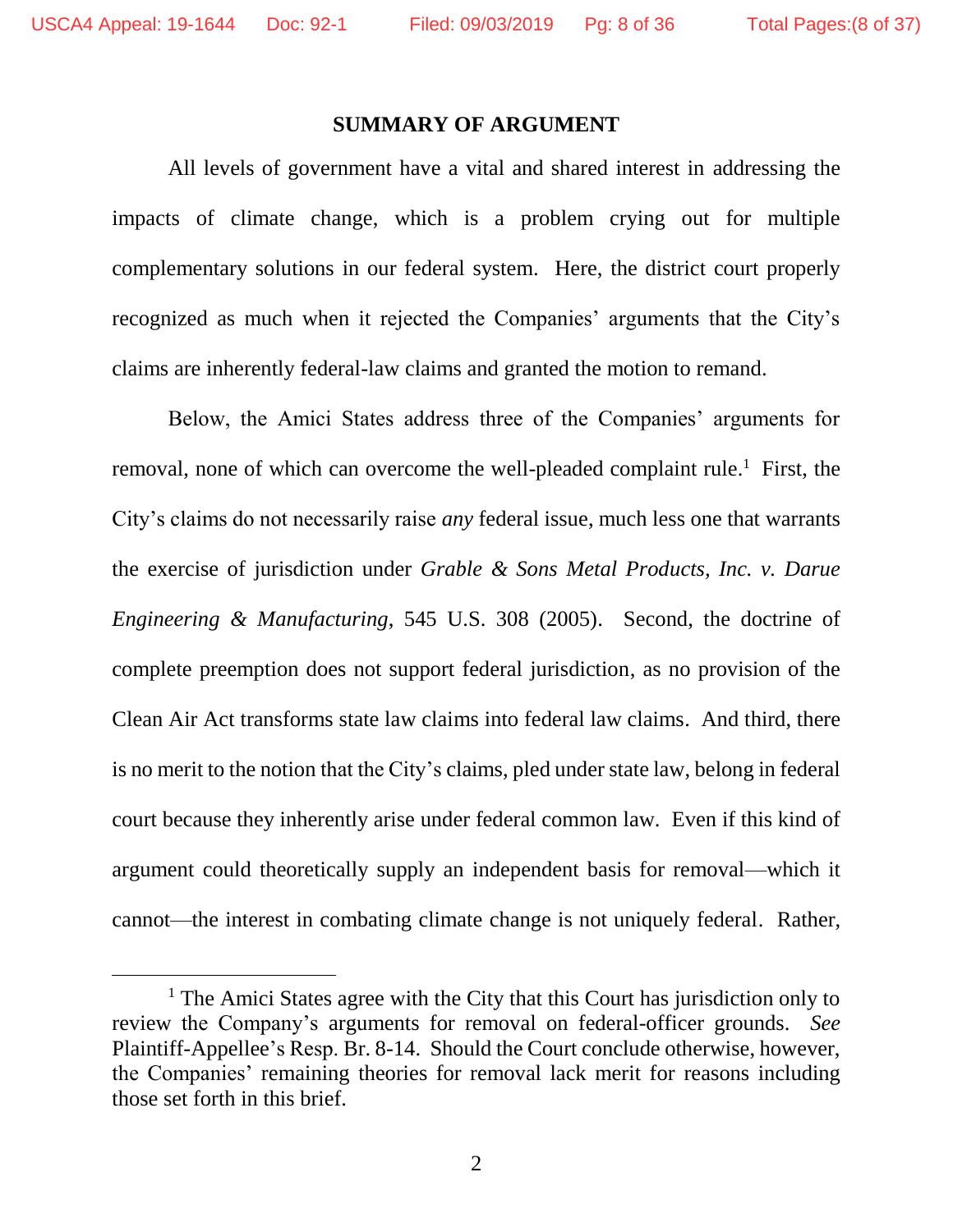the effects of climate change often are felt at the state and local level, and state and local efforts to address the problem are essential.

#### **ARGUMENT**

## **I. THE WELL-PLEADED COMPLAINT RULE COMPELS AFFIRMANCE OF THE DISTRICT COURT'S REMAND DECISION.**

The "well-pleaded complaint" rule presents an overwhelming burden for the Companies' argument that the City's state-law claims actually arise under federal law. That rule is a "powerful doctrine" that "severely limits the number of cases in which state law 'creates the cause of action' that may be initiated in or removed to federal district court." *Franchise Tax Bd. of Cal. v. Construction Laborers Vacation Tr. for S. Cal.*, 463 U.S. 1, 9-10 (1983). Under the well-pleaded complaint rule, a plaintiff is "master of the claim," so that "he or she may avoid federal jurisdiction by exclusive reliance on state law." *Caterpillar Inc. v. Williams*, 482 U.S. 386, 392 (1987); *see, e.g.*, *Darcangelo v. Verizon Comms., Inc.*, 292 F.3d 181, 186 (4th Cir. 2002). Even if a state-law claim is preempted by federal law, that is normally a defense to be raised in, and adjudicated by, state court—not a basis for removal to federal court.

The exceptions to the well-pleaded complaint rule are narrow.<sup>2</sup> As relevant here, a defendant may remove a case where a nominally state-law claim "necessarily

 $\overline{a}$ 

<sup>2</sup> *See generally* 14C Charles Alan Wright & Arthur R. Miller, Federal Practice and Procedure § 3722.1 (rev. 4th ed. 2018).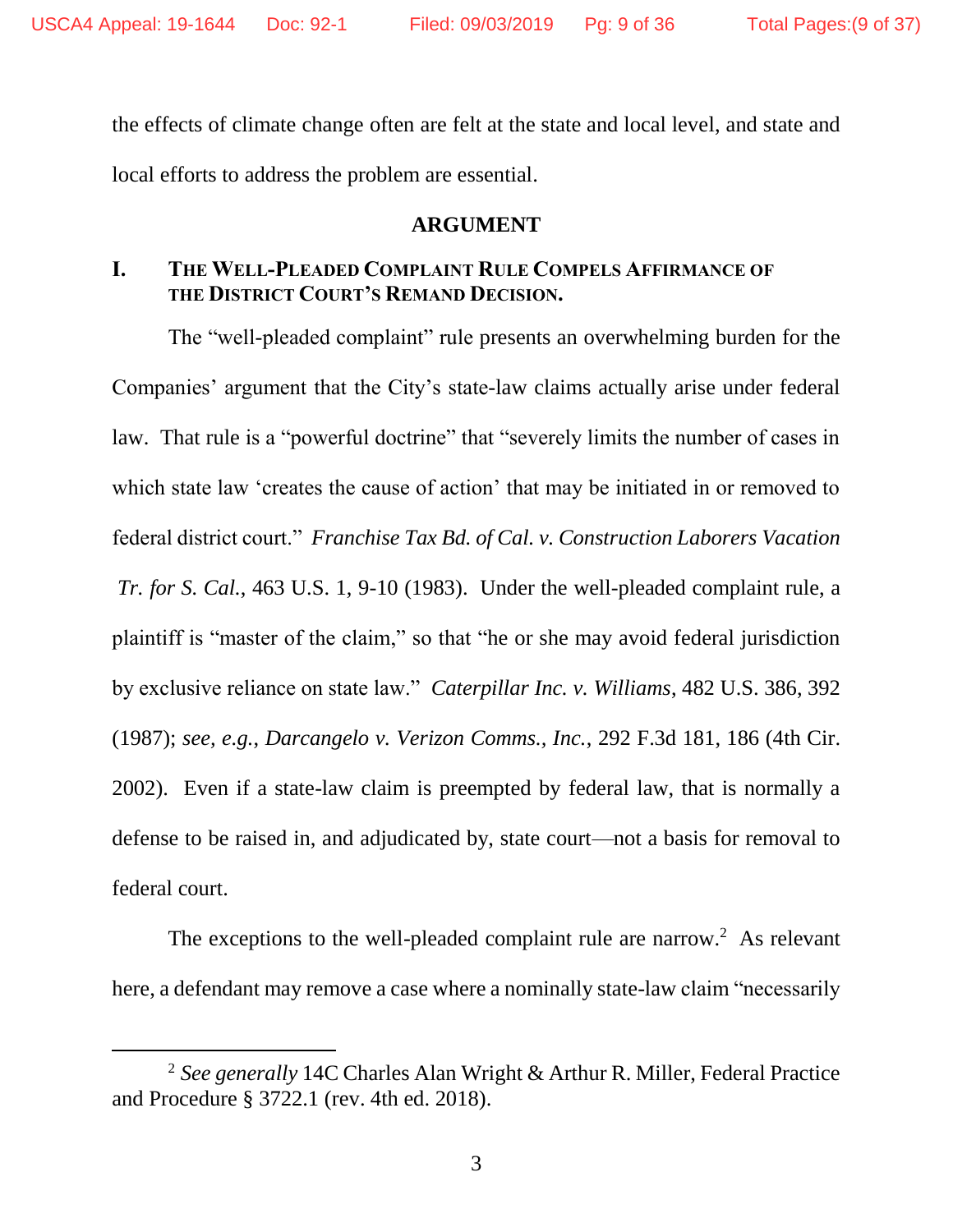raise[s]" a substantial and disputed federal issue that a federal court can entertain without disturbing the federal-state judicial balance. *Grable*, 545 U.S. at 313-14. Alternatively, a defendant may remove such a case on the basis of "complete preemption." *See, e.g.*, *Prince v. Sears Holdings Corp.*, 848 F.3d 173, 177 (4th Cir. 2017). But neither of these two limited exceptions applies here, and this Court should not create a new one.

#### **A.** *Grable* **Jurisdiction Does Not Warrant Reversal.**

Federal jurisdiction under *Grable*—the first recognized exception to the wellpleaded complaint rule—is limited to a "special and small category" of cases. *Gunn v. Minton*, 568 U.S. 251, 258 (2013). Specifically, *Grable* jurisdiction exists only when "a federal issue is: (1) necessarily raised, (2) actually disputed, (3) substantial, and (4) capable of resolution in federal court without disrupting the federal-state balance approved by Congress." *Id.* The district court correctly concluded that the City's claims do not satisfy these tightly circumscribed criteria. 3

The City's claims do not "necessarily raise[]" any federal issue at all, let alone one that is actually disputed, substantial, and capable of resolution in federal court

 $\overline{a}$ 

<sup>&</sup>lt;sup>3</sup> The court below is not alone in reaching this conclusion. In a similar case brought by the State of Rhode Island against fossil fuel companies, the court rejected the defendants' assertion of *Grable* jurisdiction, reasoning that the State's claims were "thoroughly state-law claims." *Rhode Island v. Chevron Corp.*, C.A. No. 18- 395 WES, 2019 WL 3282007, \*4 (D.R.I. Jul. 22, 2019).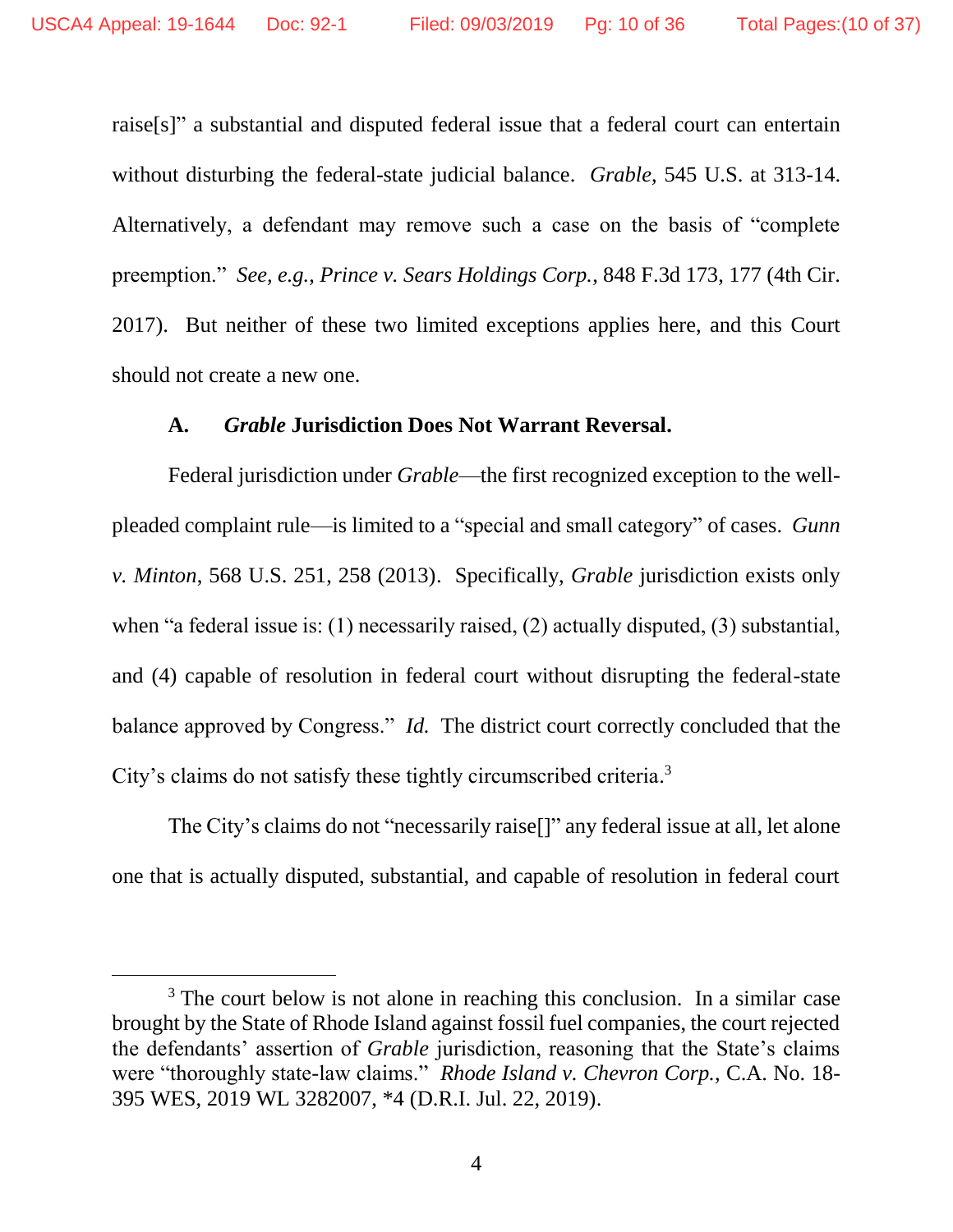without disrupting the federal-state balance approved by Congress. The City's claims are simply state law tort claims. And although there may be a federal regulatory backdrop for some of the conduct alleged, that does not mean a federal issue is "necessarily raised" in the manner that *Grable* requires. In *Grable*, for instance, the plaintiff "premised its superior title claim on a failure by the IRS to give adequate notice, as defined by federal law," so that "[w]hether [the plaintiff] was given notice within the meaning of the federal statute" was "an *essential element* of its quiet title claim." 545 U.S. at 314-15 (emphasis added); *see also Merrell Dow Pharms., Inc. v. Thompson*, 478 U.S. 804, 813 (1986) ("[T]he mere presence of a federal issue in a state cause of action does not automatically confer federal-question jurisdiction."). Here, by contrast, the City need not prove the violation of any federal-law requirement as an "essential element" of any of its tort claims.

Still, the Companies argue that the City's claims touch upon various federal interests implicated by climate change, such as national security, foreign affairs, and economic prosperity. *See* Appellants' Opening Br. ("Companies' Br.") 33. That is beside the point. While all of these undeniably are federal interests, a federal *interest* is not a federal *issue*, and thus does not necessarily implicate *Grable.* Rather, claims raise federal issues only when they "turn on substantial questions of federal law." *Grable*, 545 U.S. at 312. For instance, *Grable* described *Smith v. Kansas City Title & Trust Co.*, 255 U.S. 180 (1921), as the "classic example" because, although the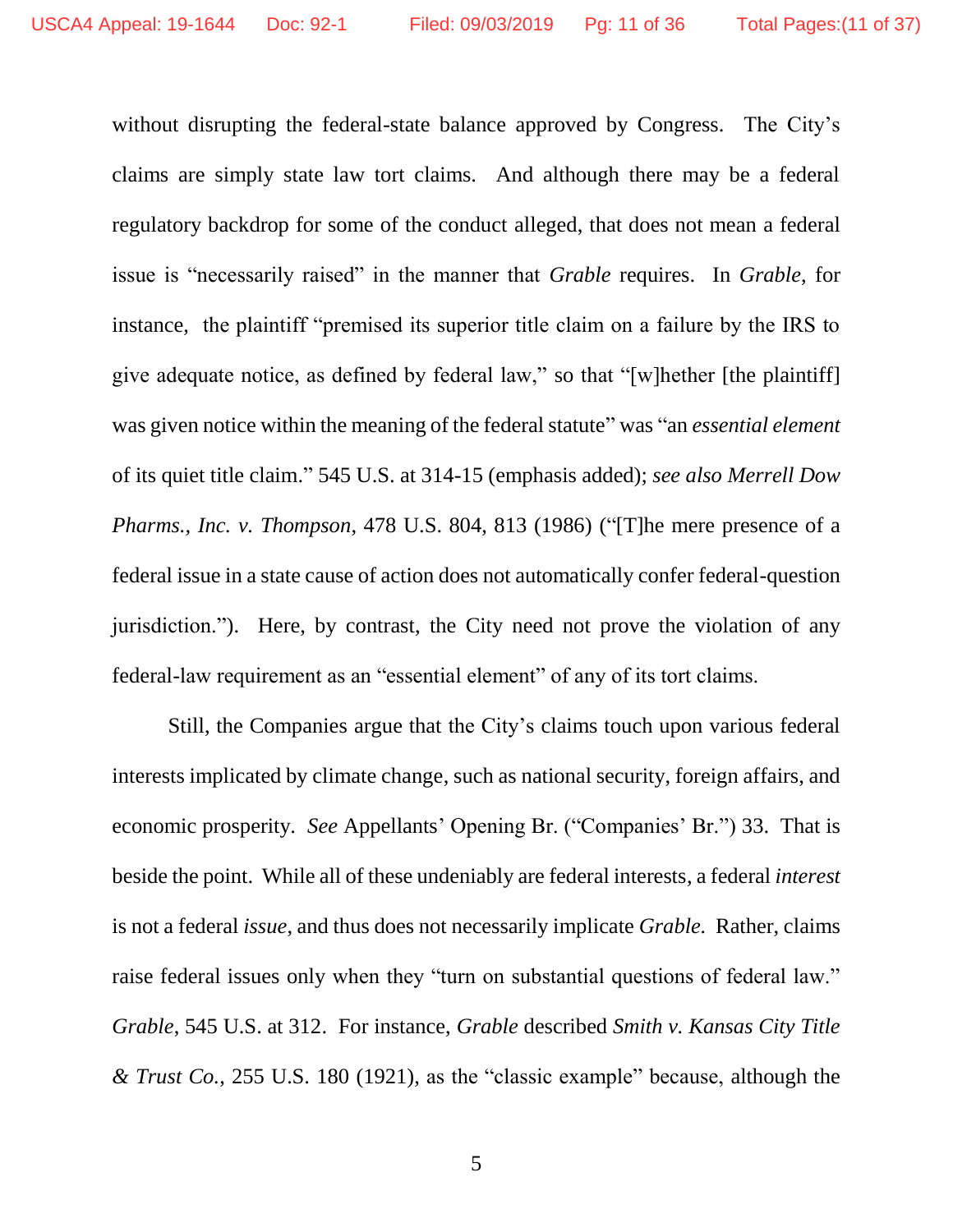plaintiff had pled its claim under state law, the "principal issue in the case was the federal constitutionality of [a particular] bond issue." *Grable*, 545 U.S. at 312; *see also Gunn*, 568 U.S. at 258 (cases giving rise to *Grable* jurisdiction are a "slim category" in which, among other things, resolution of the federal question must be "necessary" to the case)**.**

The claims here do not "turn on substantial issues of federal law," as *Grable* requires. 545 U.S. at 312. The City does not seek (for instance) to compel the federal government to alter its national security strategy, foreign policy, or economic regulations. Rather, it seeks money damages for local harms resulting from the Companies' alleged tortious conduct in producing and marketing fossil fuels and seeks abatement of the nuisance the Companies allegedly have caused. (J.A. 172.) And the City's claims—like virtually all state-law claims, even ones that may have a federal regulatory backdrop—turn on issues of state law, not federal law. *See Bennett v. Southwest Airlines Co.*, 484 F.3d 907, 909-10, 912 (7th Cir. 2007) (remanding tort claims regarding airline crash despite "national regulation of many aspects of air travel"). As a district court in California explained, "gestur[ing] to federal law and federal concerns in a generalized way" does not raise any substantial or actually disputed federal issue. *County of San Mateo v. Chevron Corp.*, 294 F. Supp. 3d 934, 938 (N.D. Cal. 2018), *appeal docketed*, No. 18-15499 (9th Cir. Mar. 27, 2018).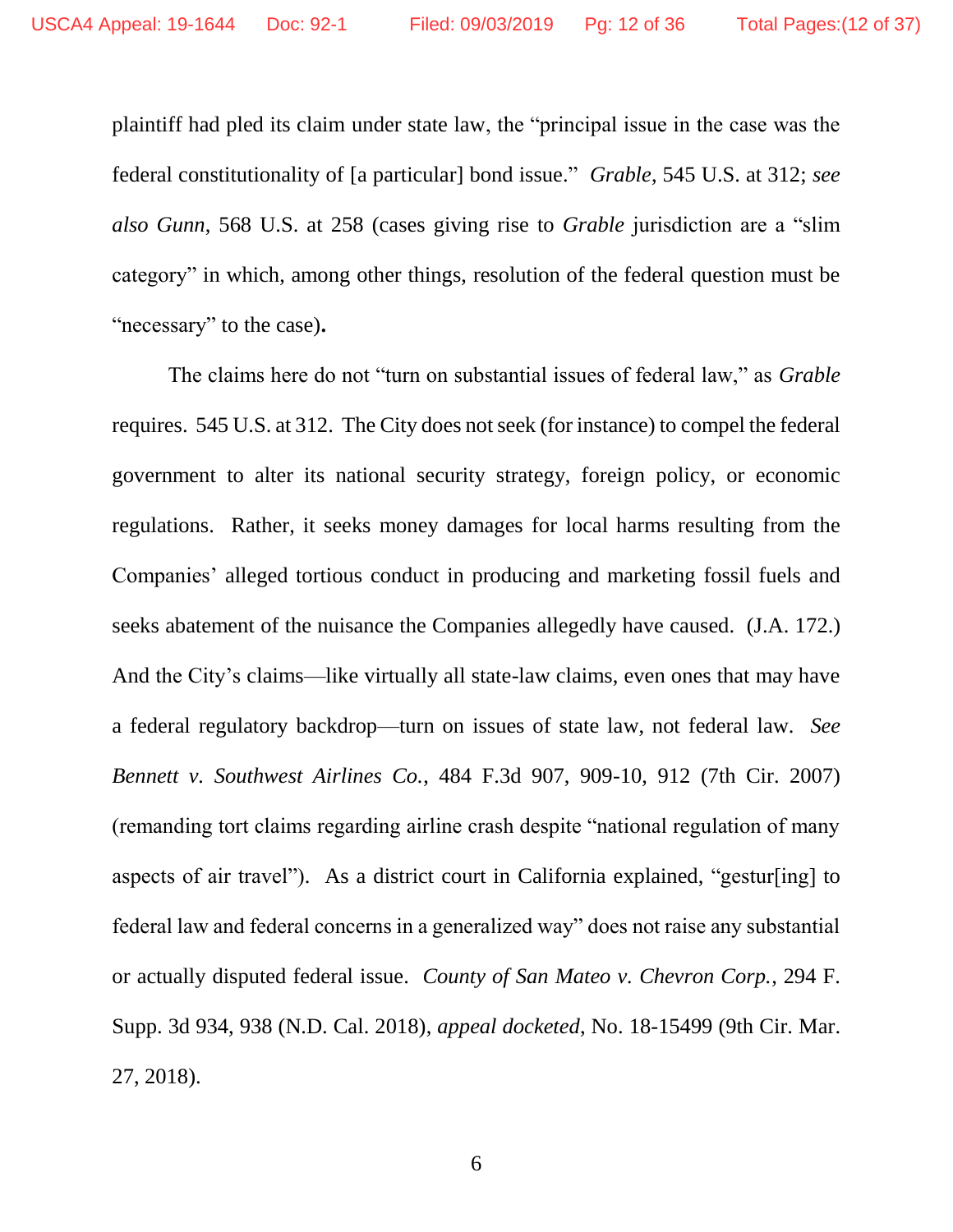The Companies are likewise wrong to contend that the City's public nuisance claim raises federal issues because the City may have to show that the harm from the Companies' conduct outweighs its utility. Companies' Br. 34-36. That determination does not necessarily entail resolution of any issue of federal law. A state court can evaluate the impact of the Companies' conduct (including its harm and its utility), consider the relevance of any federal regulatory backdrop, make a determination as to the unreasonableness of the Companies' conduct, and craft an appropriate remedy, all without resolving any federal issue within the meaning of *Grable*.

In that vein, state courts across the country have applied nuisance law in cases of environmental contamination, even when there is related federal regulation on the same topic. For example, in *Hoffman v. United Iron and Metal Co.*, the Maryland Court of Special Appeals affirmed the viability of a common law nuisance claim against a facility that was subject to federal and state regulation of air pollution. 108 108 Md. App. 117, 143-45 (1996); *see also Washington Suburban Sanitary Comm'n v. CAE-Link Corp.*, 330 Md. 115, 132-40 (1993) (upholding plaintiff's nuisance claims that sewage sludge processing plant, constructed pursuant to federal court orders, interfered with neighboring landowners' use and enjoyment of their property); *Biddix v. Henredon Furniture Industries, Inc.*, 76 N.C. App. 30, 33-41 (Ct. App. 1985) (allowing plaintiffs to maintain common law nuisance claims for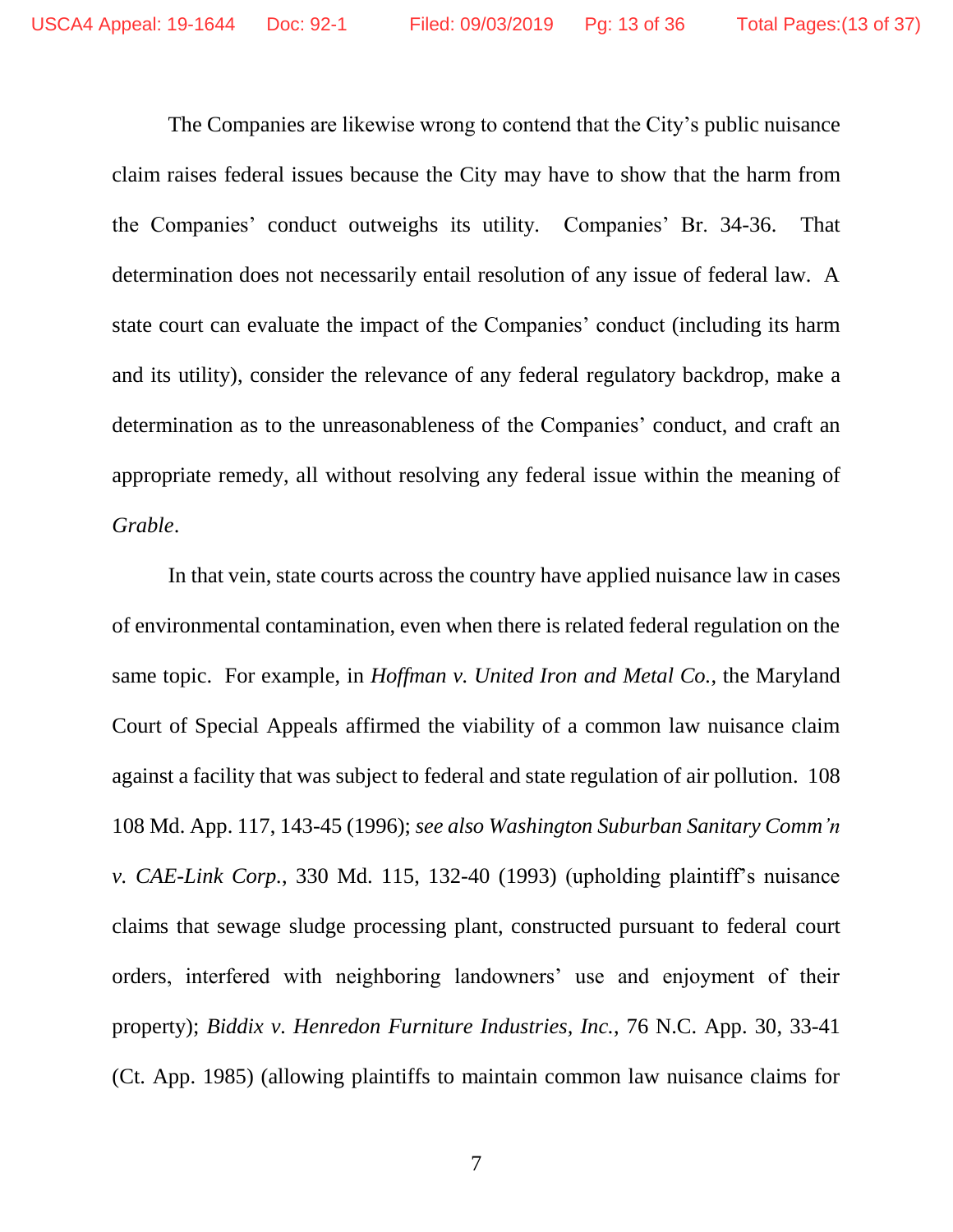discharges impairing water quality even though defendant's conduct was regulated by both the state Clean Water Act and the federal Clean Water Act). Likewise, in *Merrick v. Diageo Americas Supply, Inc., the Sixth Circuit held that the plaintiffs'* nuisance claims alleging harm from the ethanol emissions of a nearby, out-of-state whiskey distillery were not preempted even though those emissions were directly regulated by the federal Clean Air Act. 805 F.3d 685, 686 (6th Cir. 2015).

Finally, removal of Plaintiffs' state-law claims would disrupt the federal-state balance that Congress struck. State courts are the most appropriate venue for state law tort claims. *See, e.g.*, *Darcangelo*, 292 F.3d at 194 (stressing that "state common law torts such as invasion of privacy and negligence are traditional areas of state authority"). And as the Supreme Court has explained, when there is "no federal cause of action and no preemption of state remedies," Congress likely intended for the claims to be heard in state court. *Grable*, 545 U.S. at 318. That is the case here, and no circumstances support deviating from this general rule.

Federal courts have also recognized that it is appropriate for state courts to decide complex environmental cases—even ones that may involve federal issues. For instance, the Second Circuit remanded claims brought in state court against corporations that had used methyl tertiary butyl ether ("MTBE") as a gasoline additive. *In re MTBE Prods. Liab. Litig.*, 488 F.3d 112, 136 (2d Cir. 2007). Relying on a Supreme Court decision in the *Grable* line of case law, the Second Circuit held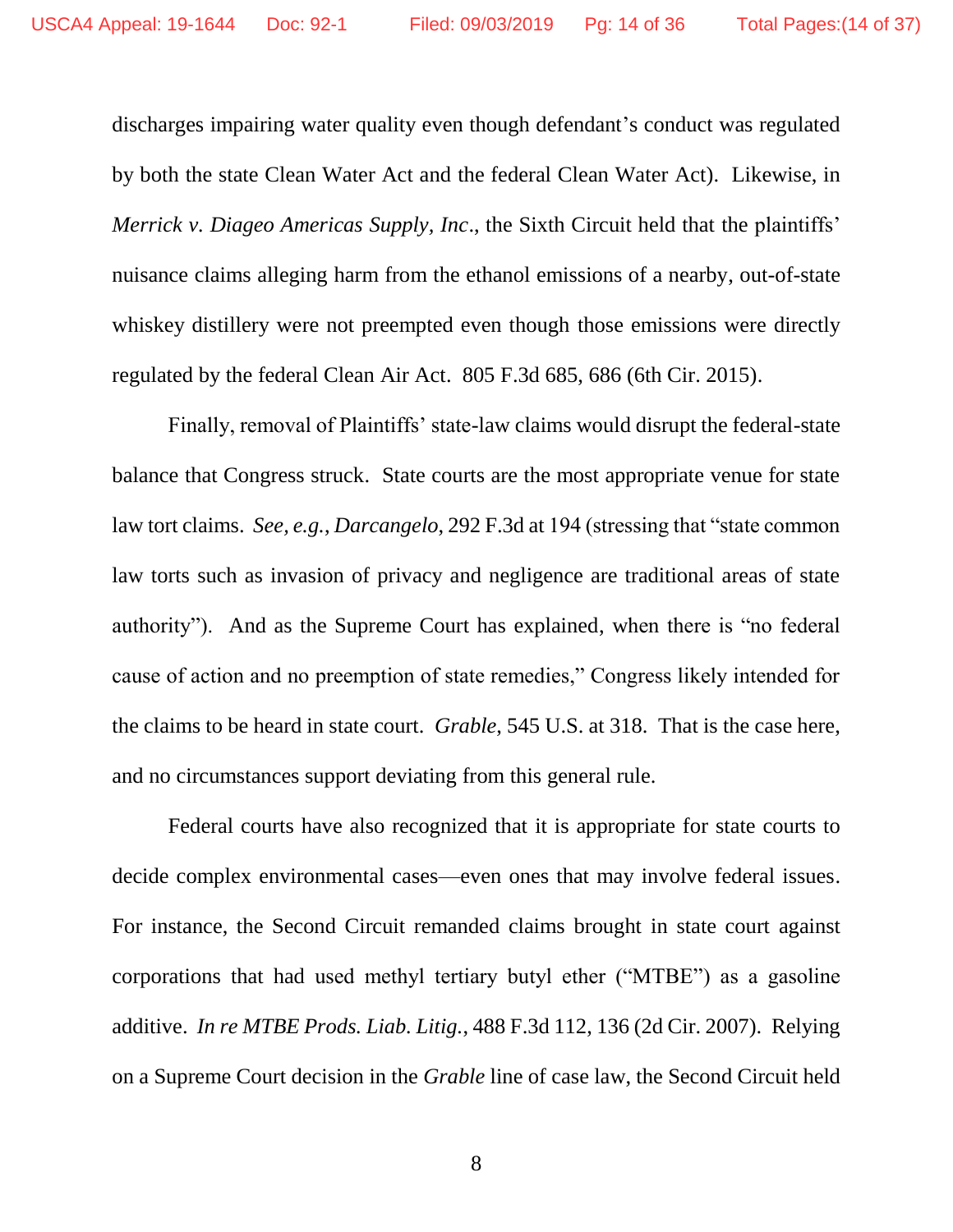that the mere fact that defendants "refer to federal legislation by way of a defense" was insufficient to establish federal jurisdiction. *Id.* at 135 (citing *Merrell Dow*, 478 U.S. 813). Ultimately, the Supreme Court of New Hampshire held Exxon Mobil liable under the common law of negligence and strict liability. *State v. Exxon Mobil Corp.*, 168 N.H. 211, 218, 220 (2015).

## **B. The Clean Air Act Cannot Support Removal on Complete Preemption Grounds.**

Also unavailing is the Companies' alternative argument that the City's statelaw claims actually arise under federal law because of the doctrine of "complete preemption." Companies' Br. 48-51. Not only is complete preemption an exceedingly narrow doctrine, but the Companies' argument could stretch it so as to severely constrain states' ability to protect the health and welfare of their citizens. *See Holliday Amusement Co. v. South Carolina*, 493 F.3d 404, 409 (4th Cir. 2007) (noting "legitimate exercises of state police power in furtherance of important goals—such as health, public welfare, and environmental protection"); *see also Rocky Mountain Farmers Union v. Corey,* 913 F.3d 940, 945-46 (9th Cir. 2019) (emphasizing that the Constitution's drafters "respected the rights of individual states to pass laws that protected human welfare and recognized their broad police power to accomplish this goal" (footnote and citation omitted)).

Complete preemption is jurisdictional because it "converts an ordinary state common law complaint into one stating a federal claim." *Prince*, 848 F.3d at 177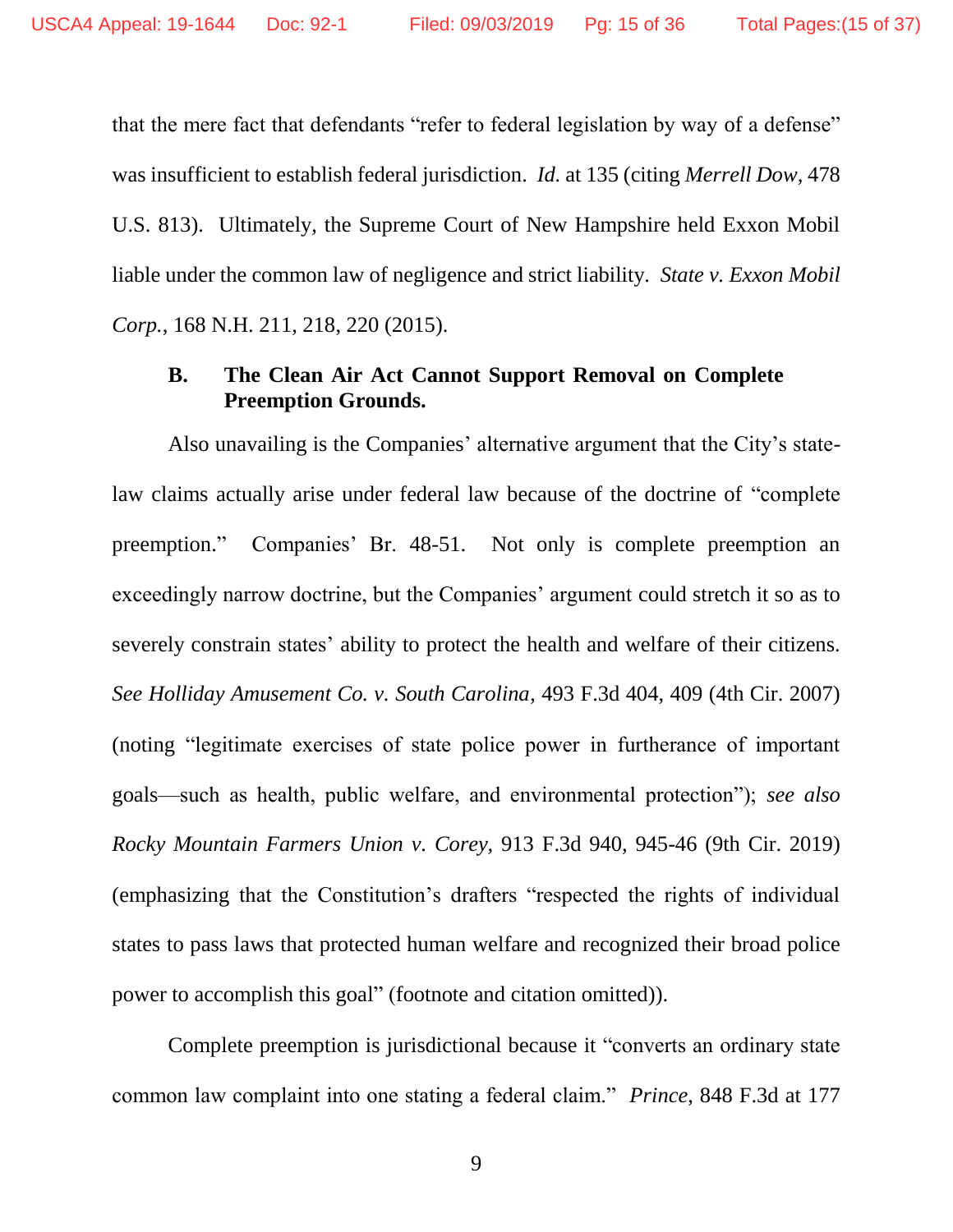(4th Cir. 2017); *see Lontz v. Tharp*, 413 F.3d 435, 440 (4th Cir. 2005). "[W]hen complete preemption exists, . . . the federal claim is treated as if it appears on the face of the complaint because it effectively displaces the state cause of action." *Id.* at 441. Ordinary preemption, by contrast, is a defense that is "insufficient to allow the removal of the case to federal court." *King v. Marriott Int'l, Inc.*, 337 F.3d 421, 424 (4th Cir. 2003). This remains true "even if the defense is anticipated in the plaintiff's complaint, and even if both parties concede that the federal defense is the only question truly at issue." *Caterpillar*, 482 U.S. at 393.

Complete preemption applies only in the narrowest of circumstances. The defendant must establish that Congress both: (1) intended to displace the state-law cause of action; and (2) provided a substitute federal cause of action. *See id.*; *King*, 337 F.3d at 425 (explaining that "the touchstone of complete preemption is 'whether Congress intended the federal cause of action' to be 'the exclusive cause of action' for the type of claim brought by a plaintiff" (quoting *Beneficial Nat'l Bank v. Anderson*, 539 U.S. 1, 9 (2003))). The Supreme Court has found complete preemption under only three statutes. *See Avco Corp. v. Aero Lodge No. 735, Int'l Ass'n of Machinists & Aerospace Workers*, 390 U.S. 557, 558-62 (1968) (Section 301 of the Labor Management Relations Act); *Metropolitan Life Ins. Co. v. Taylor*, 481 U.S. 58, 65-67 (1987) (Section 502(a) of the Employee Retirement Income Security Act of 1974); *Beneficial Nat'l Bank*, 539 U.S. at 7-11 (Sections 85 and 86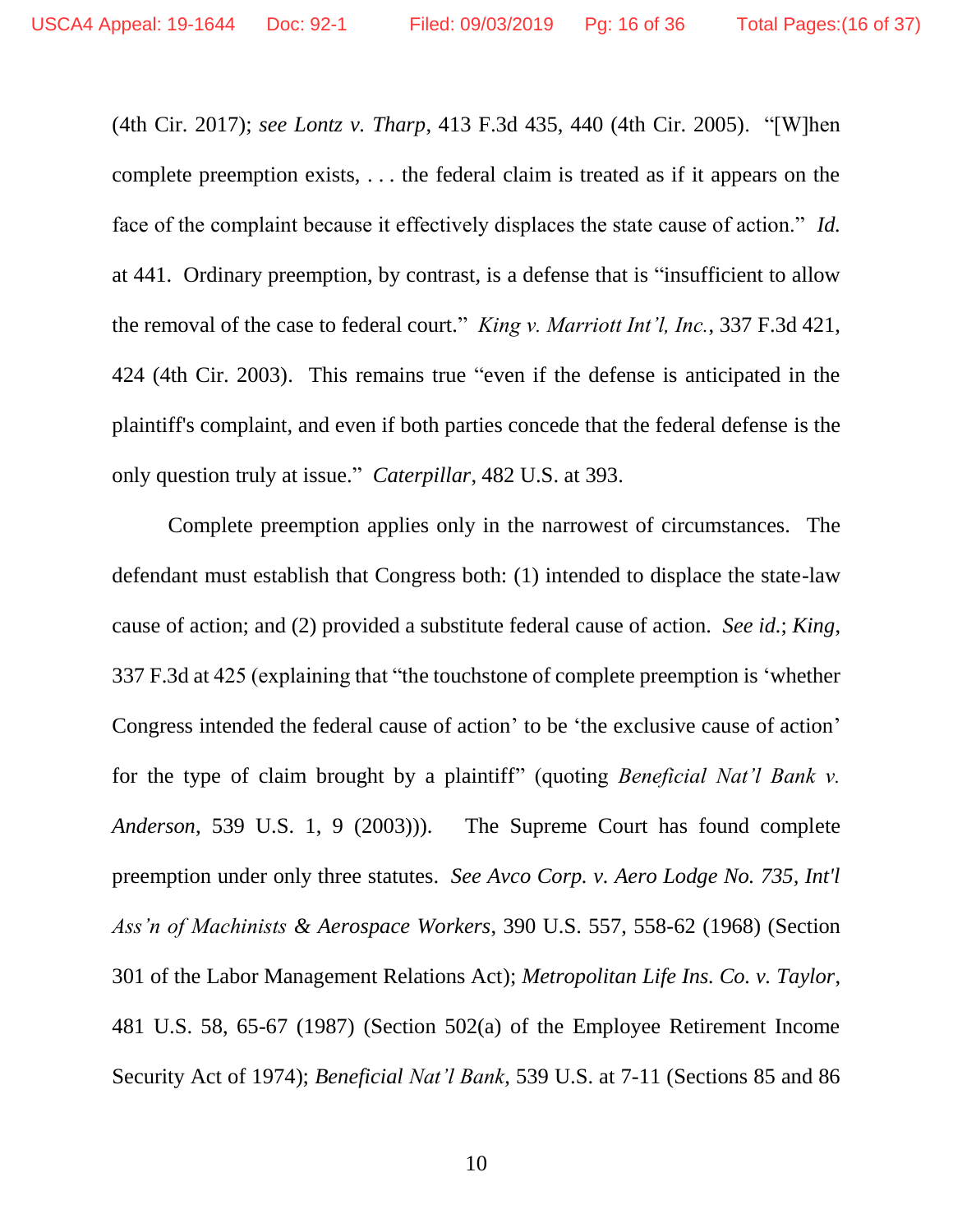of the National Bank Act). None of these decisions involved claims related to environmental protection, much less the Clean Air Act. To the contrary, courts have *rejected* claims of complete preemption where federal environmental statutes are at issue. *See ARCO Envtl. Remediation, L.L.C. v. Department of Health & Envtl. Quality*, 213 F.3d 1108, 1114 (9th Cir. 2000) (no complete preemption under the Comprehensive Environmental Response, Compensation, and Liability Act (CERCLA)); *City of Chesapeake v. Sutton Enters., Inc.*, 138 F.R.D. 468, 475-78 (E.D. Va. 1990) (no complete preemption under CERCLA or the Toxic Substances Control Act).

Congress plainly did not intend to displace the sorts of state-law claims that the City has brought here. For one thing, the Act declares that "air pollution prevention . . . is the primary responsibility of States and local governments." 42 U.S.C. § 7401(a)(3). The act thus speaks in terms of cooperative federalism, not conversion of state-law claims into federal-law ones.

For another thing, and consistent with that cooperative approach, Congress included two broad savings clauses that expressly preserve non-Clean Air Act claims. The first, the citizen suit savings clause, provides (among other things) that "[n]othing in this section shall restrict any right which any person (or class of persons) may have under any statute or common law to seek enforcement of any emission standard or limitation or to seek any other relief." *Id.* § 7604(e). The second, the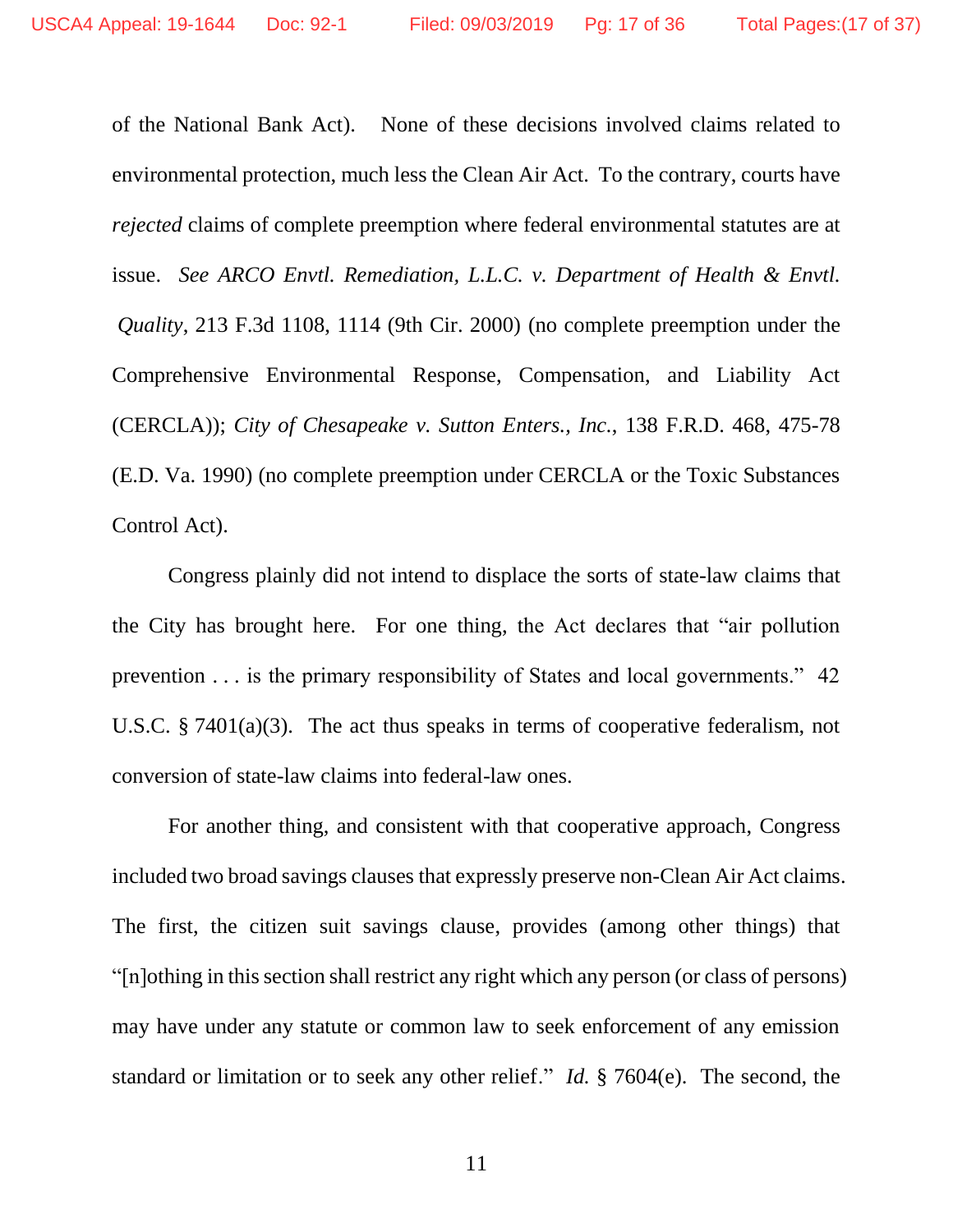states' rights savings clause, generally provides that "nothing in this chapter shall preclude or deny the right of any State or political subdivision thereof to adopt or enforce (1) any standard or limitation respecting emissions of air pollutants or (2) any requirement respecting control or abatement of air pollution," except that certain state or local emission standards may not be *less* stringent than their federal counterparts. *Id.* § 7416.

By preserving States' authority to "adopt or enforce . . . *any* requirement respecting the control or abatement of air pollution," *id.* (emphasis added), the states' rights savings clause "clearly encompasses common law standards." *Merrick*, 805 F.3d at 690 (6th Cir. 2015); *see also In re MTBE*, 488 F.3d at 135 (holding that the Clean Act did not completely preempt state law claims arising out of contamination of groundwater with MTBE); *American Fuel & Petrochemical Mfrs. v. O'Keeffe*, 134 F. Supp. 3d 1270, 1285-86 (D. Or. 2015) (describing the Act's savings clause as "sweeping and explicit"), *aff'd*, 903 F.3d 903 (9th Cir. 2018). Likewise, in a different statutory context, this Court has noted the significance of a savings clause in rejecting a claim of complete preemption. *See Johnson v. American Towers LLC*, 781 F.3d 693, 703 (4th Cir. 2015) (holding that Federal Communications Act's "savings clause demonstrates that congressional intent to completely preempt this area of law is neither clear nor manifest"). In view of Congress's preservation of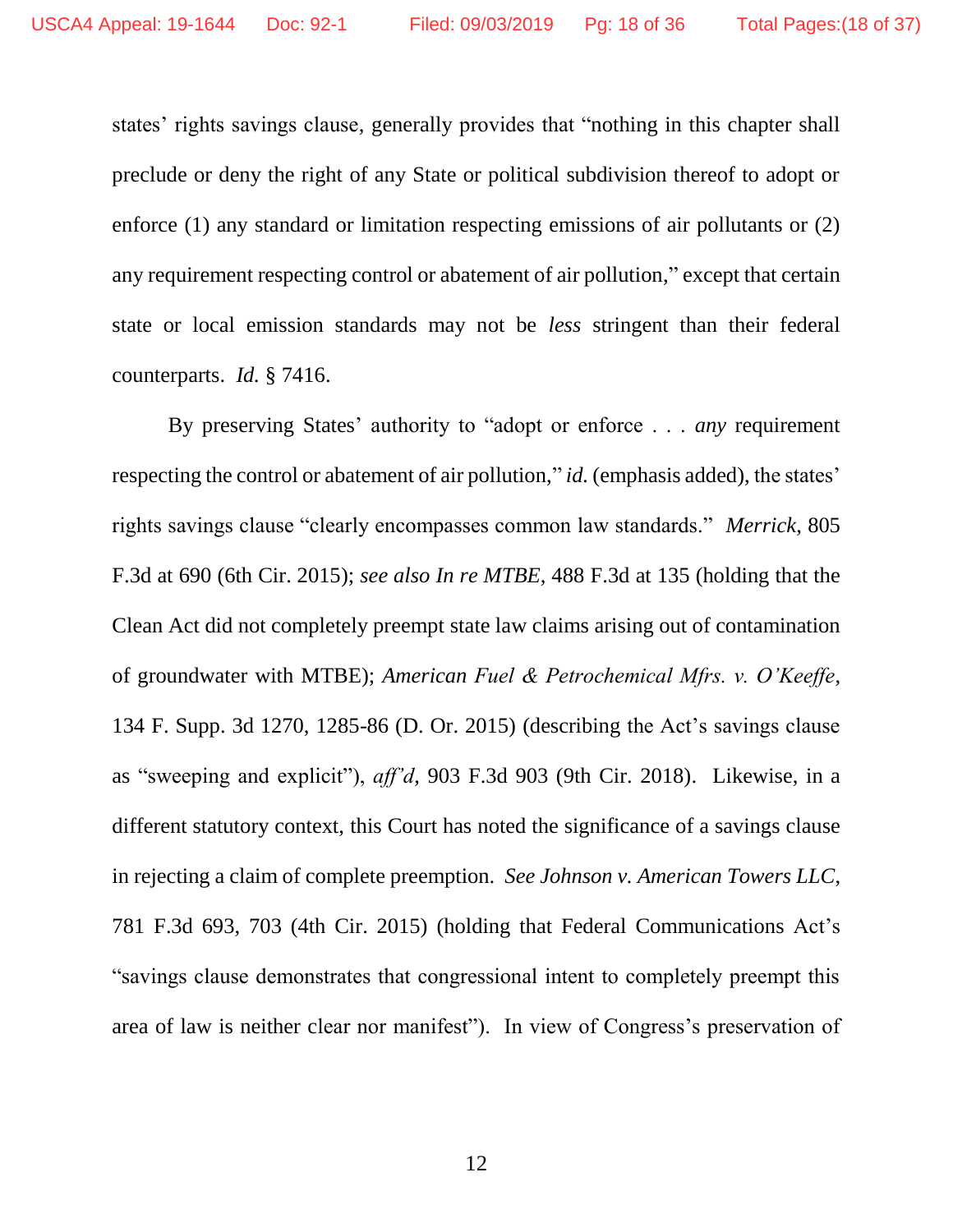state-law rights and remedies in the Clean Air Act, the district court was correct to reject the Companies' claim of complete preemption.

Nor did Congress provide a substitute federal-law cause of action here, as is required to establish complete preemption. The Companies' complete preemption argument rests on the fact that the Clean Air Act regulates, or enables EPA to regulate, emissions of greenhouse gases and other pollutants. Companies' Br. 48- 51. But the City has not sued the Companies as emitters of greenhouse gases. Instead, it has sued them as producers, marketers, and sellers of fossil fuels, on common-law and statutory theories that would be every bit as applicable to producers, marketers, and sellers of other products. The Companies fail to explain how the Clean Air Act could completely preempt state-law claims arising out of conduct—the production, marketing, and sale of fossil fuels—that the Act does not regulate. *See, e.g.*, *King*, 337 F.3d at 425 ("Where no discernable federal cause of action exists on a plaintiff's claim, there is no complete preemption, for in such cases there is no federal cause of action that Congress intended to be the exclusive remedy for the alleged wrong."). Nor could they: even with respect to ordinary preemption, the Supreme Court has explained that "[t]here is no federal pre-emption *in vacuo*, without a constitutional text or a federal statute to assert it." *Puerto Rico Dep't of Consumer Affairs v. Isla Petroleum Corp*., 485 U.S. 495, 503 (1988). The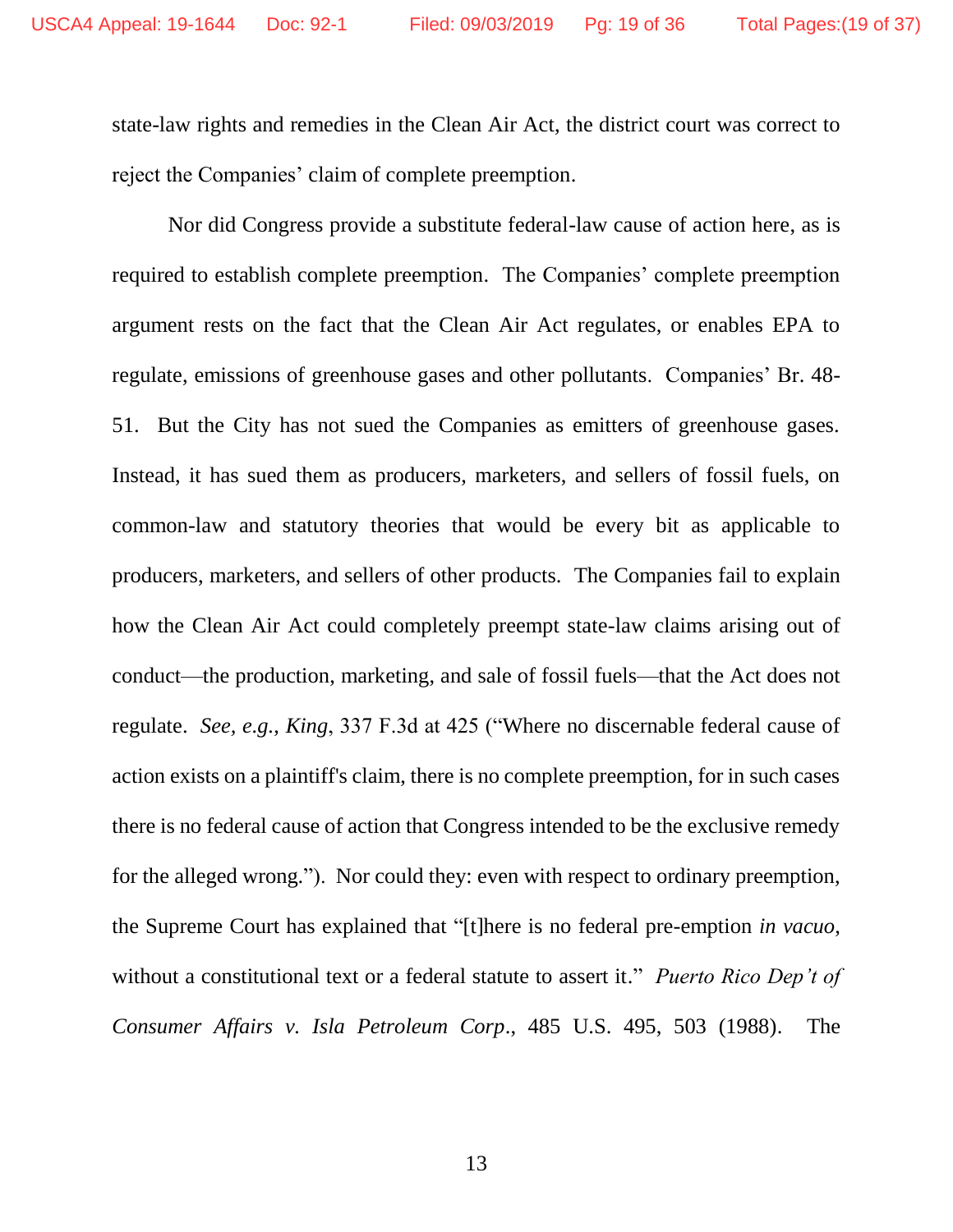Companies point to no "enacted statutory text" that would support preemption of the City's claims here.

# **C. There Is No Other Basis for Treating the City's State-Law Claims As If They Arise Under Federal Law.**

Unable to satisfy either of the two established exceptions above, the Companies take a different tack to avoid the consequences of the well-pleaded complaint rule. The City's state-law claims, they say, are really federal common law claims and thus arise under federal law for purposes of the removal statute. That is so, the Companies claim, even though the Clean Air has *displaced* federal common law with respect to greenhouse gas emissions. These contentions fail because they are merely a dressed-up version of the failed complete-preemption argument and, in any event, the City's claims do not actually arise under federal common law.

#### **1. The Companies' Argument Is Just a Preemption Argument and Cannot Support Removal.**

The Companies' contention that the City's state law claims are actually federal law claims is, as the district court observed, merely a veiled argument for complete preemption. JA341. The thrust of the Companies' argument is that (1) federal law provides the only rule of decision for the kinds of claims that the City raises; and (2) for that reason, the City's claims should be treated as arising under federal law. *See* Companies' Br. 15. But that argument is simply a repackaging of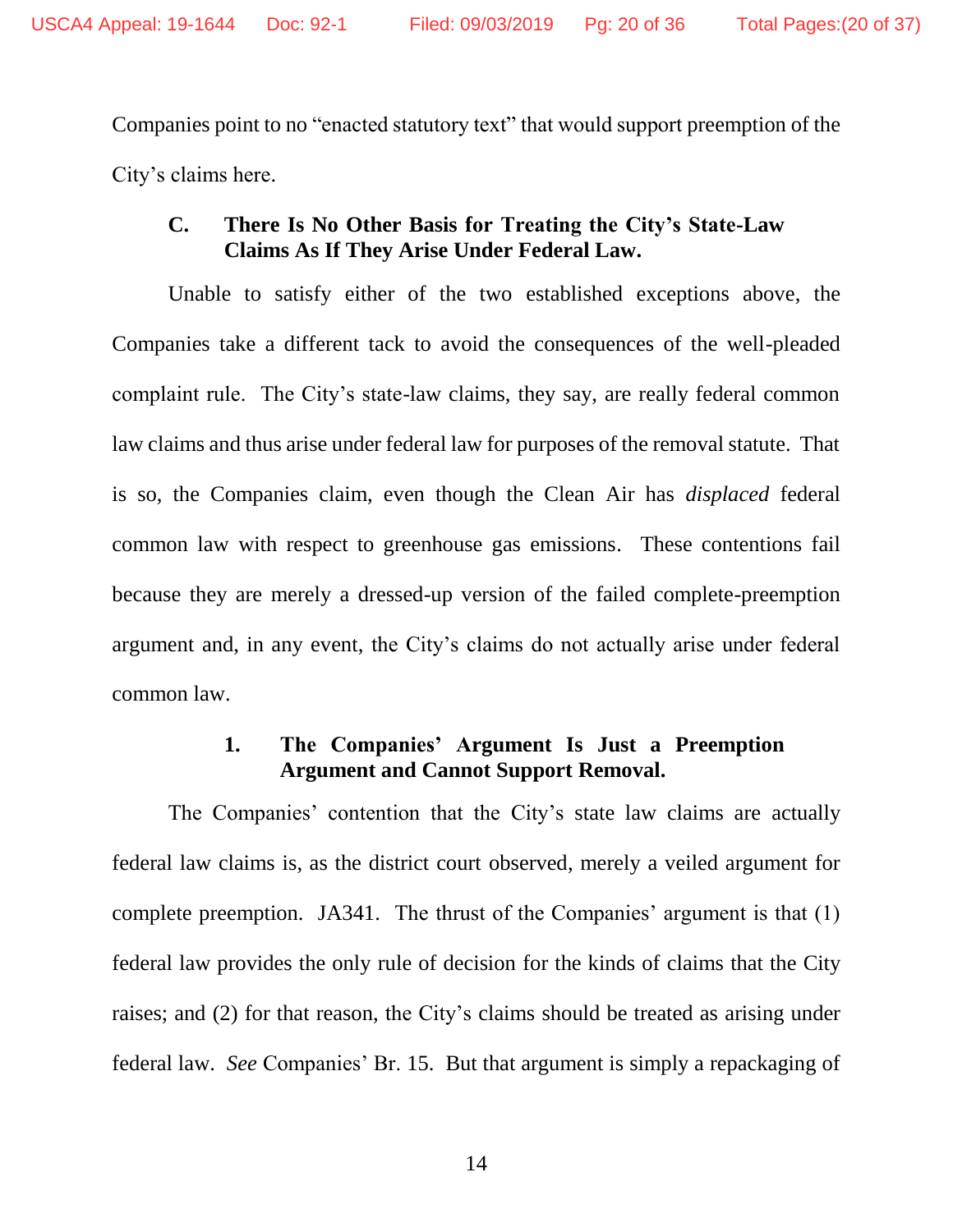the Companies' complete preemption arguments. *See, e.g.*, *Prince*, 848 F.3d at 177 (explaining that complete preemption "converts an ordinary state common law complaint into one stating a federal claim"). And, as explained above, the Companies' argument for complete preemption is meritless. That is no less true of the argument in its repackaged form, which does not even appear to rely on any congressional enactment.

To be sure, the Companies' arguments may also sound in ordinary preemption, for their argument is that federal law bars the state-law remedies that the City seeks. *See* Companies' Br. 15. Yet that federal-law defense does not permit removal in the face of the well-pleaded complaint rule. *See Caterpillar*, 482 U.S. at 386. Thus, on remand to the state court, the Companies are free to argue that some combination of the Clean Air Act and federal common law means that the City's state law claims are not viable. But that, like other federal-law issues not present on the face of a well-pleaded complaint, is a matter for the state court to resolve.<sup>4</sup>

 $\overline{a}$ 

<sup>&</sup>lt;sup>4</sup> In a similar vein, it is irrelevant for present purposes that federal common law claims "arise under" federal law for purposes of federal-question jurisdiction. *See* Br. of Amicus Curiae Chamber of Commerce of the United States of Am. 19- 20. The City has chosen to plead its claims under state law, and there is no basis on which to override that decision by treating the claims as if they were pled under federal law.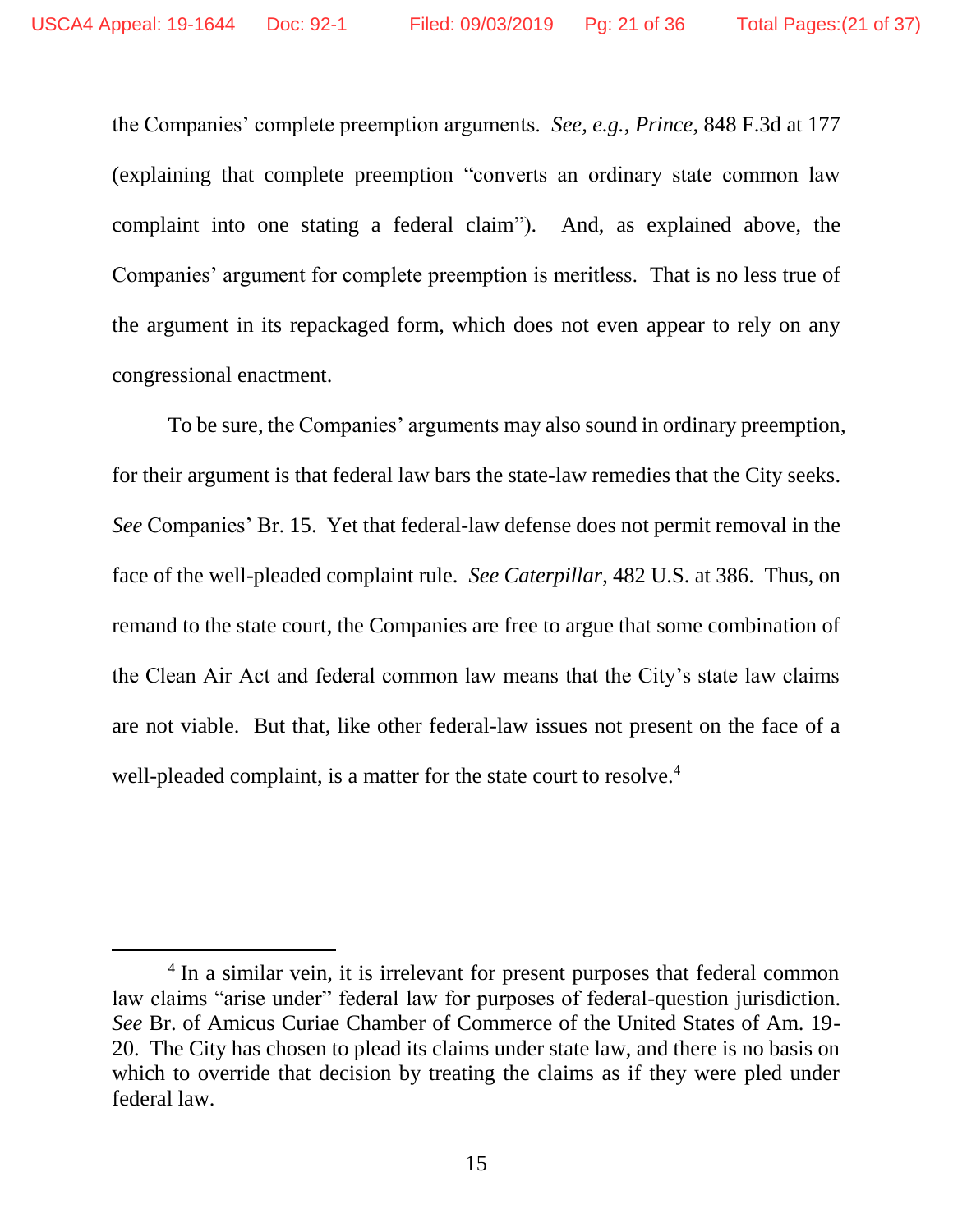#### **2. The City's Claims Are Not Federal in Any Event.**

Even if it were theoretically possible to establish federal jurisdiction on the sort of alternative ground that the Companies proffer, the district court's decision to remand still would be appropriate. The reason is that, contrary to the Companies' argument, the City's claims do not actually arise under federal common law. The interest in combating and adapting to climate change is not uniquely federal, and it is immaterial that climate change involves transboundary emissions.

# **a. Climate Change Is Not the Subject of a "Uniquely Federal Interest."**

The Supreme Court has explained that there are "a few areas, involving 'uniquely federal interests,' [that] are so committed by the Constitution and the laws of the United States to federal control that state law is pre-empted and replaced'" by federal common law. *Boyle v. United Techs. Corp.*, 487 U.S. 500, 504 (1988) (citation omitted) (quoting *Texas Indus., Inc. v. Radcliff Materials, Inc.*, 451 U.S. 630, 640 (1980)). But federal common law is very much the exception, not the rule—and climate change harms are not an area that falls within that exception.

The Companies' argument to the contrary rests principally on the idea that climate change is a national problem requiring a national solution. *See* Companies' Br. 19-20. That the problem and its solutions include national and global dimensions, however, does not mean that they are the subject of a "uniquely federal interest." *Boyle*, 487 U.S. at 504. Rather, the consequences of climate change often are felt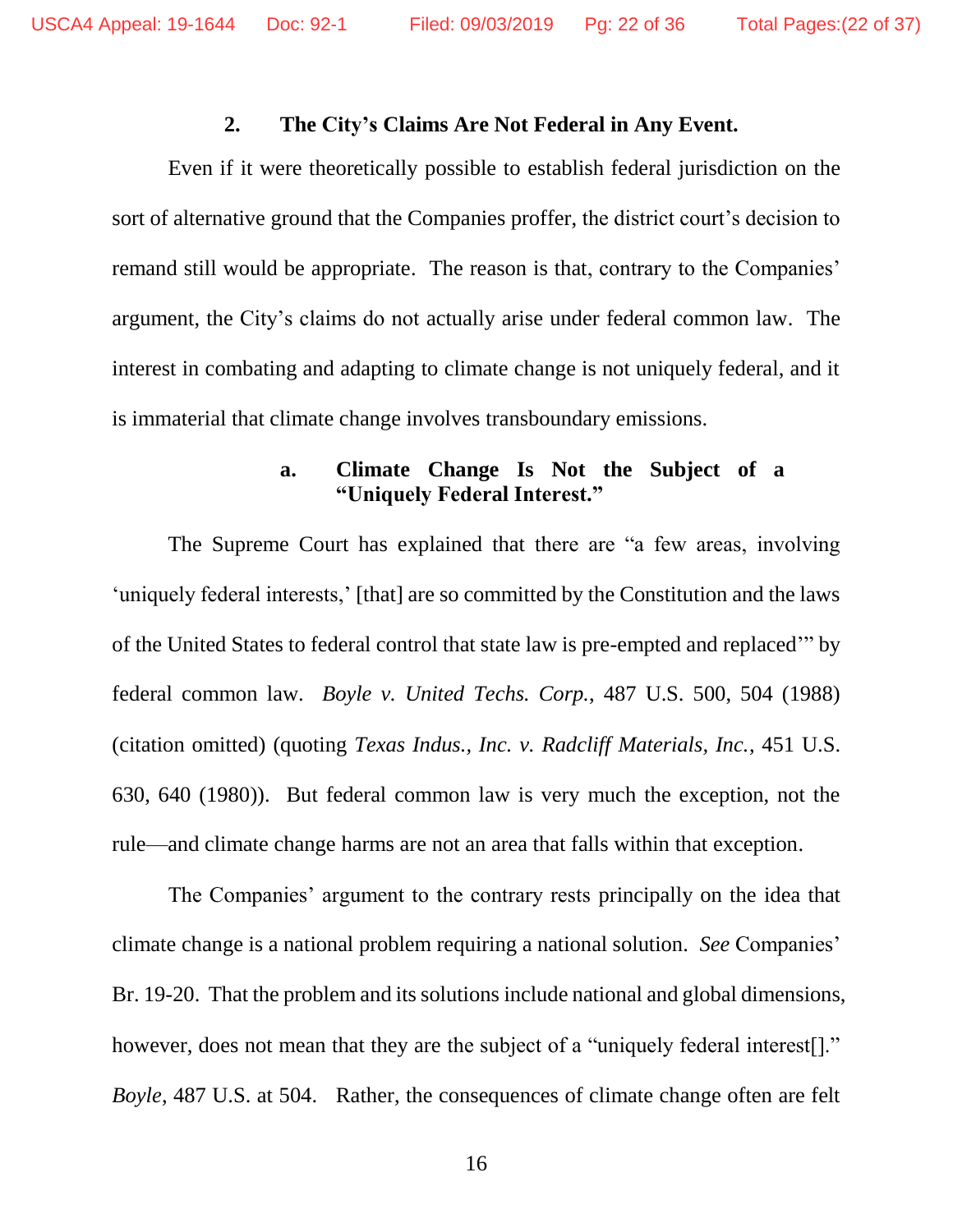locally. *See*, *e.g.*, *Massachusetts v. Environmental Prot. Agency*, 549 U.S. 497, 522- 23 (2007), and state and local governments play a critical role in crafting and implementing solutions.

Rising sea levels, for example, are a global phenomenon—but that phenomenon often takes its toll at the local level. In the Chesapeake Bay, for instance, sea levels are rising at a rate double the global average. *See* Benjamin D. DeJong et al, *Pleistocene Relative Sea Levels in the Chesapeake Bay Region and Their Implications for the Next Century*, GSA Today, Aug. 2015, at 4, https://www.geosociety.org/gsatoday/archive/25/8/pdf/gt1508.pdf (reporting annual sea level rise in Chesapeake Bay of 3.4 mm/year, compared to 1.7 mm/year global average). Swiftly rising seas are affecting coastal communities from Smith Island, the last inhabited island in the Chesapeake, to Baltimore City. The Maryland Commission on Climate Change's Adaptation and Resiliency Working Group continues to study the threat presented by rising sea levels and to develop recommendations for adaptation measures and funding. *See* Maryland Commission on Climate Change, Adaptation and Resiliency Working Group: 2019 Work Plan, https://mde.maryland.gov/programs/Air/ClimateChange/MCCC/Documents/2019 ARWGWorkPlan.pdf (last visited Sept. 2, 2019). Whatever measures are undertaken, the cost to state and local governments will be massive. *See, e.g.*, United States Global Change Research Program, *Fourth National Climate Assessment*, Vol.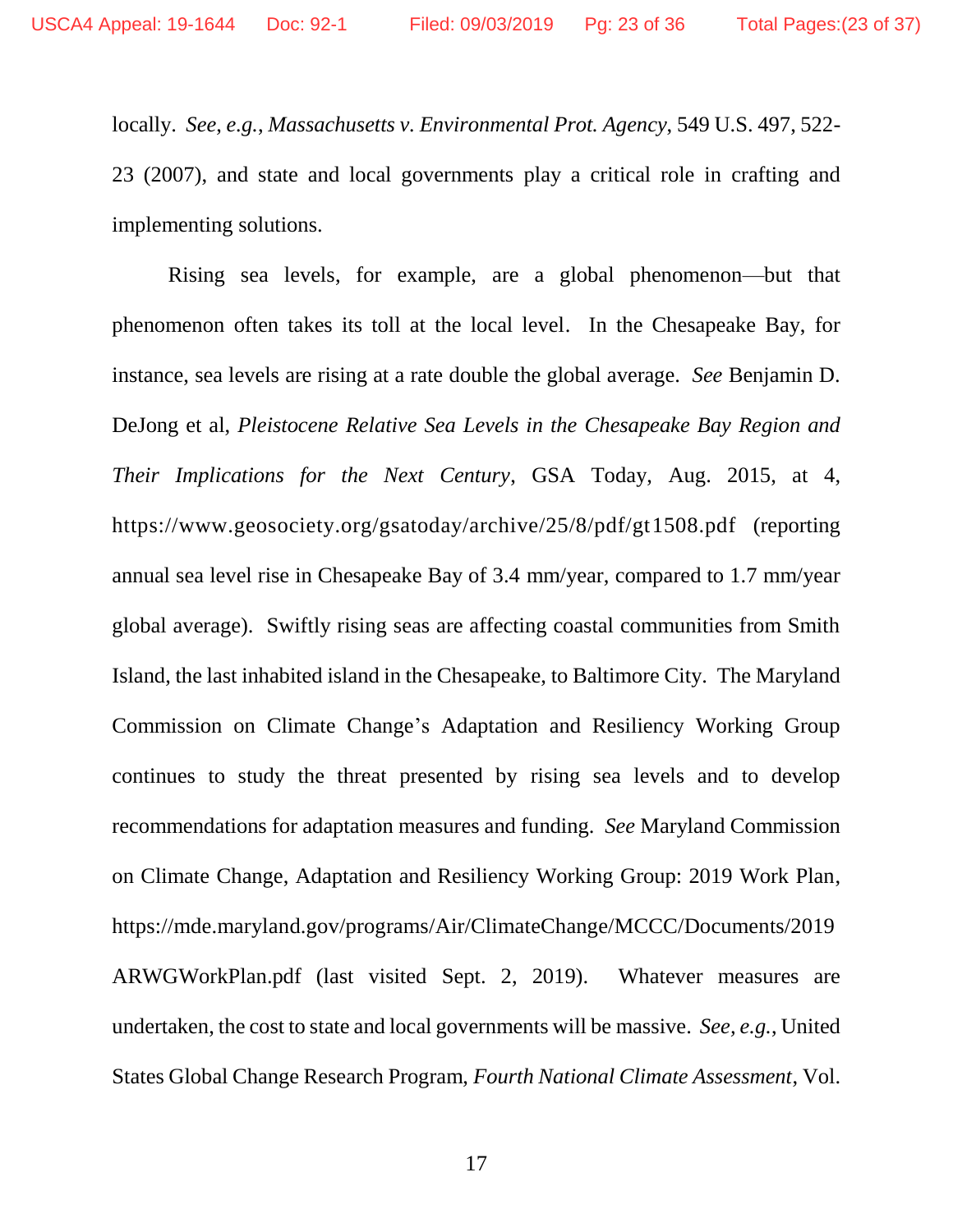l

II, at 1321 (2018), https://nca2018.globalchange.gov/downloads/NCA4\_2018\_ FullReport.pdf ("Nationally, estimates of adaptation costs range from tens to hundreds of billions of dollars per year."); *id.* at 760 (describing \$235 million spent by Charleston, South Carolina as of 2016 to respond to increased flooding).

The direct effects of rising temperature also are felt locally. Urban development means that temperatures often are highest in densely populated innercity neighborhoods. <sup>5</sup> In Baltimore City, for example, temperatures can vary significantly even from one neighborhood to the next. Baltimore Office of Sustainability, Urban Heat Island Sensors, https://www.baltimoresustainability. org/urban-heat-island-sensors/ (last visited Sept. 2, 2019). This "heat islanding" can increase the health risk to sensitive populations like the elderly, children, and people with preexisting pulmonary conditions. *Id.*

States, for their part, have long been recognized as having the power to combat environmental harms. *See, e.g.*, *Huron Portland Cement Co. v. City of Detroit*, 362 U.S. 440, 442-43 (1960) (local regulation of ships' smoke "clearly falls within the

<sup>5</sup> Maps recently prepared by Portland State University illustrate the distributional inequity of rising temperatures even within the urban landscape. *See*  Nadja Popovich & Christopher Flavelle, *Summer in the City Is Hot, but Some Neighborhoods Suffer More*, N.Y. Times (Aug. 9, 2019), https://www.nytimes.com/ interactive/2019/08/09/climate/city-heat-islands.html; *see also* United States Global Change Research Program, *Fourth National Climate Assessment*, Vol. II, at 441 (depicting projected change in number of "very hot days" for five U.S. cities).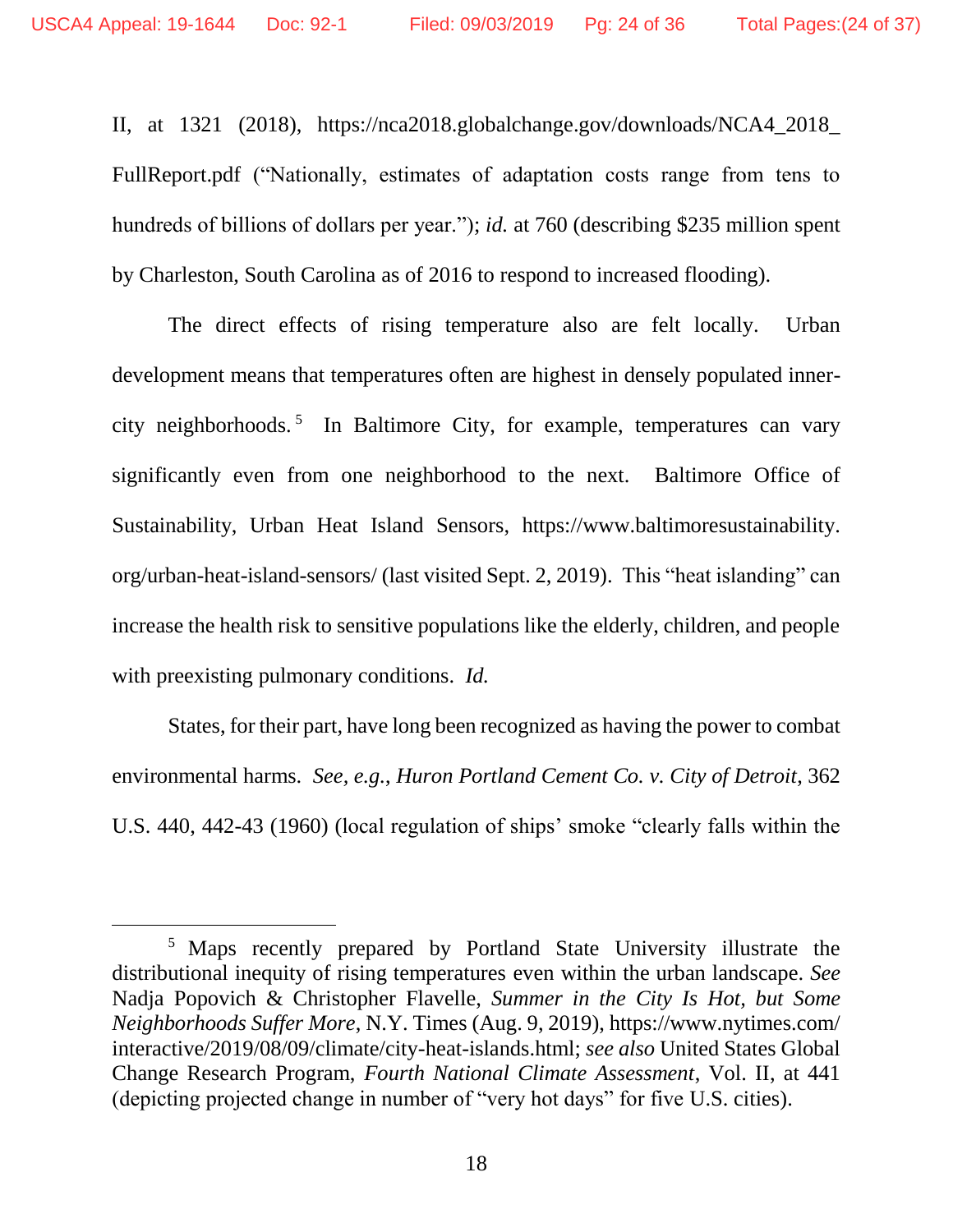exercise of even the most traditional concept of what is compendiously known as the police power"). As to climate change in particular, one court of appeals recently deemed it "well settled that the states have a legitimate interest in combatting the adverse effects of climate change on their residents." *American Fuel & Petrochemical Mfrs. v. O'Keeffe*, 903 F.3d 903, 913 (9th Cir. 2018) (citing *Massachusetts*, 549 U.S. at 522-23); *see id.* (noting that states' "broad police powers" allow them "to protect the health of citizens in the state").

And indeed, states have used their police powers to do just that, recognizing that they lack the luxury of waiting for a comprehensive solution to come from the federal government. <sup>6</sup> Maryland, for example, recently updated its Renewable Portfolio Standard (RPS) to require that each utility company operating in the state provide at least 50% of its electricity from certain renewable sources by the year 2030. Clean Energy Jobs Act, 2019 Md. Laws. ch. 757 (S.B. 516) (to be codified at Md. Code Ann., Pub. Util. § 7-702). New York has passed similar legislation that not only requires 70% of all retail electricity sales to come from renewable sources by 2030, but also instructs all state agencies to ensure that their permitting, licensing,

l

<sup>&</sup>lt;sup>6</sup> The overwhelming scientific consensus is that immediate and continual progress toward a near-zero greenhouse gas emission economy by mid-century is necessary to avoid catastrophic consequences. *See*, *e.g.*, Intergovernmental Panel on Climate Change, 1.5<sup>o</sup>C Report, Summary for Policymakers 12-15, https://www.ipcc.ch/sr15/chapter/spm/ (last visited Sept. 2, 2019).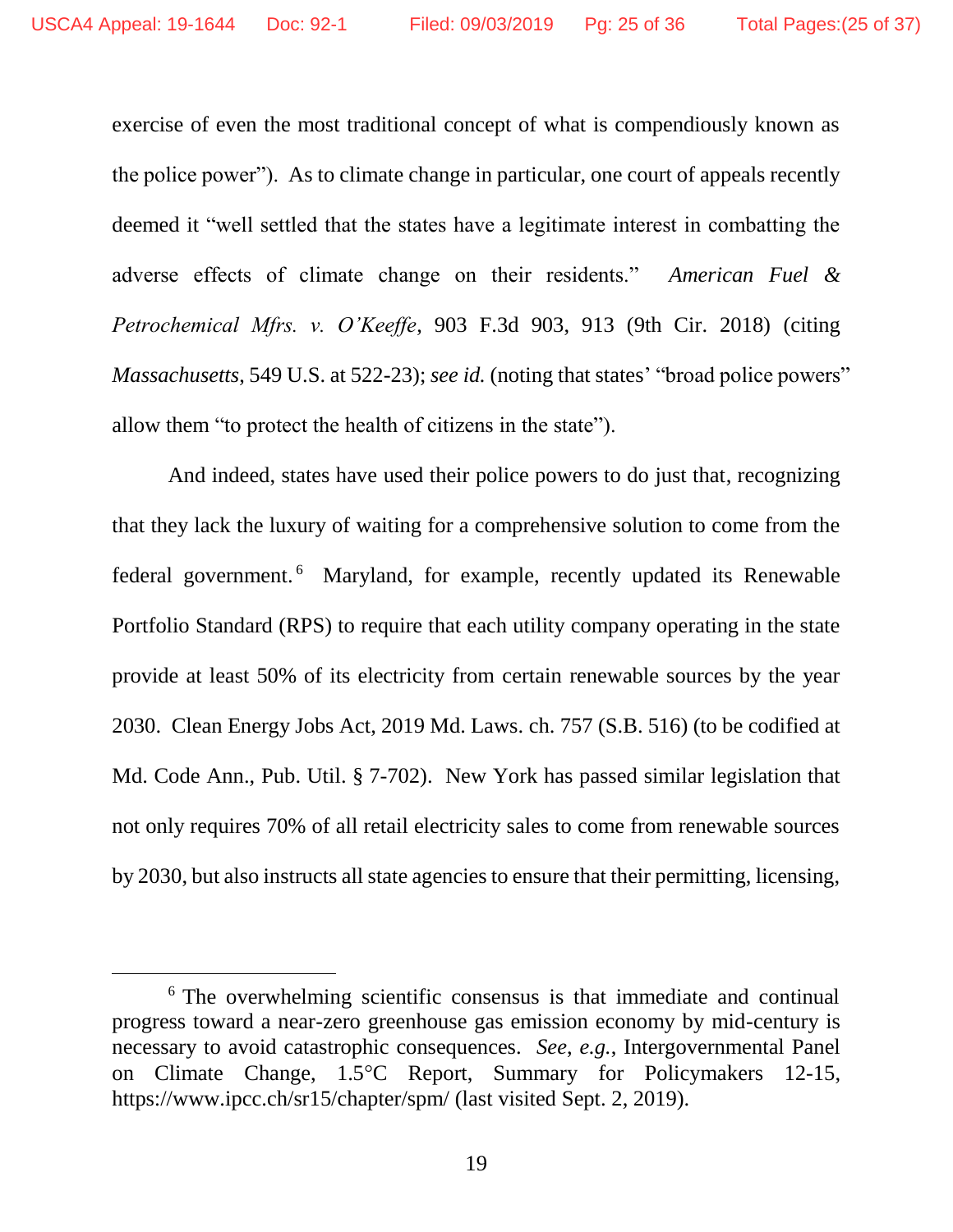and administrative decisions are not inconsistent with attainment of those goals. N.Y. Climate Leadership and Community Protection Act, 2019 McKinney's Sess. Law News of N.Y. ch. 106 (S. 6599). Washington law requires the largest electric utilities to meet a series of benchmarks on the amount of renewables in their energy mix, and to achieve 15% reliance on renewables by 2020. Wash. Rev. Code §§ 19.285.010-.903. Oregon requires its largest utilities to achieve 20% reliance on renewables by 2020 and 50% by 2040, Or. Rev. Stat. § 469A.052(1)(c), (h), and to cease reliance on coal-generated electricity by 2030, *id.* § 757.518(2). And Connecticut has required utilities to obtain 25% of their energy from renewable sources by 2020 and 40% by 2030, while also creating funding sources for encouraging private renewable growth. *See* Conn. Gen. Stat. §§ 16-245a, 16-245n.

Other measures mandate direct emissions reductions or direct other steps to reduce a state's carbon footprint. For example, California's Senate Bill 32 has codified the State's objective to reduce emissions to forty percent below 1990 levels by 2030. Cal. Health & Safety Code, § 38500 *et seq.* Oregon, in addition to shaping its utilities' energy portfolios, has adopted a Clean Fuels Program to reduce the carbon intensity of fuel. Or. Rev. Stat. §§ 468A.265 to 468A.277; Or. Admin. R. 340-253-0000 to 340.253.8100. And New Jersey's Global Warming Response Act requires reductions in carbon dioxide emissions—culminating in a 2050 level that is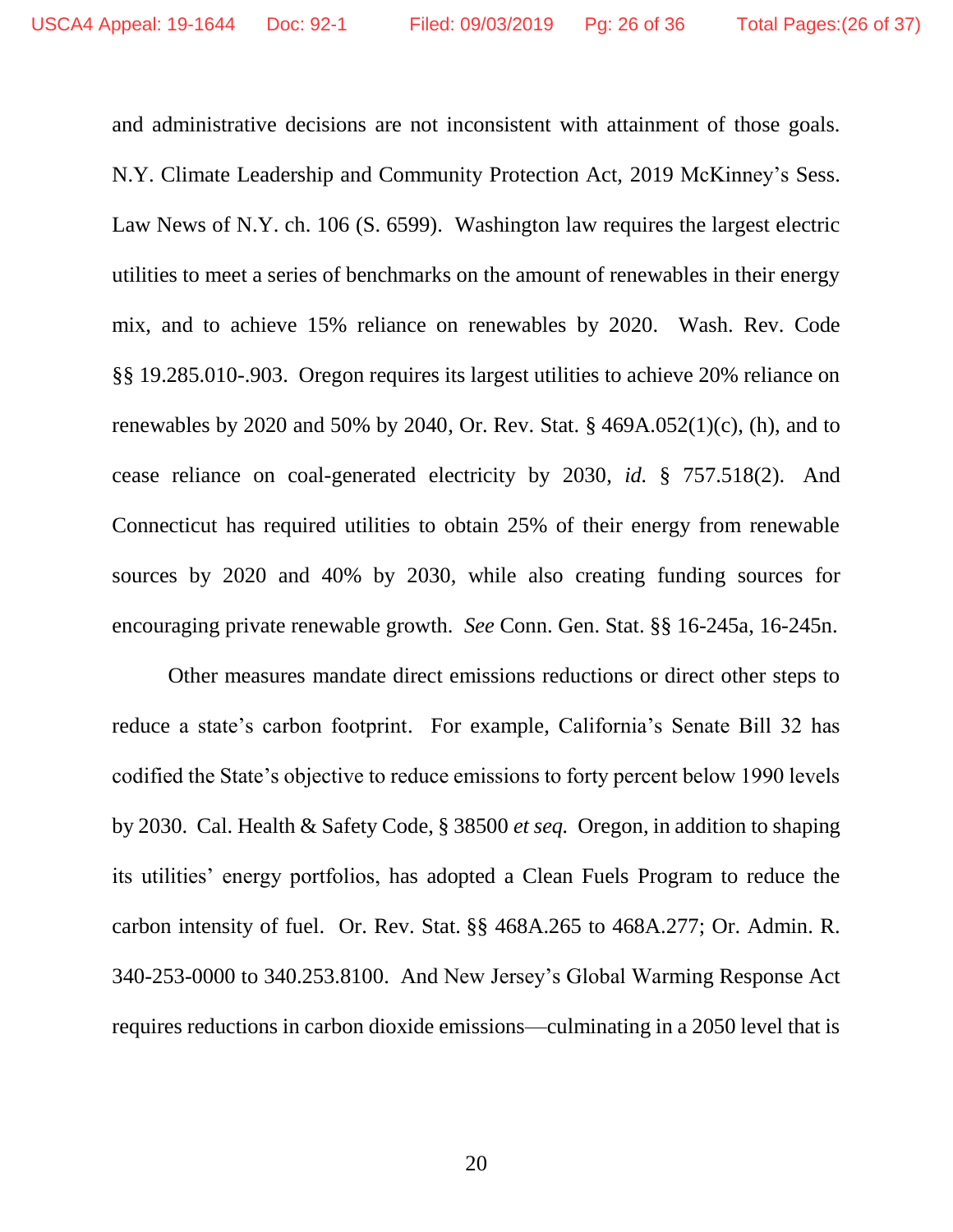$\overline{a}$ 

80% lower than 2006—and establishes funding for climate-related projects and initiatives. N.J. Stat. Ann. §§ 26:2C-37 to -58.

States also have collaborated on successful regional efforts to reduce greenhouse gas emissions in an economically efficient manner. Maryland, Connecticut, Delaware, Maine, Massachusetts, New Hampshire, New York, Rhode Island, and Vermont<sup>7</sup> participate in the Regional Greenhouse Gas Initiative (RGGI), a regional cap-and-trade program codified and implemented through the laws and regulations of each state, which uses increasingly stringent carbon emissions budgets to reduce carbon pollution from power plants over time.<sup>8</sup> Participating states have reduced carbon emissions from the electricity generating sector by forty percent since the program launched. $9$  In addition, on the West Coast, the Pacific Coast Collaborative represents a series of agreements among California, Oregon, Washington, British Columbia, and the cities of Los Angeles, Oakland, San Francisco, Portland, Seattle, and Vancouver to reduce greenhouse gas emissions

<sup>&</sup>lt;sup>7</sup> In June 2019, New Jersey finalized regulations to establish a market-based program to reduce greenhouse gas emissions. The state will resume participating in RGGI on January 1, 2020.

<sup>8</sup> *See* Regional Greenhouse Gas Initiative, *Elements of RGGI*, https://www.rggi.org/program-overview-and-design/elements (last visited Sept. 2, 2019).

<sup>9</sup> Acadia Center, *Outpacing the Nation: RGGI's Environmental and Economic Success* 3 (Sept. 2017), http://acadiacenter.org/wp-content/uploads/2017/ 09/Acadia-Center\_RGGI-Report\_Outpacing-the-Nation.pdf.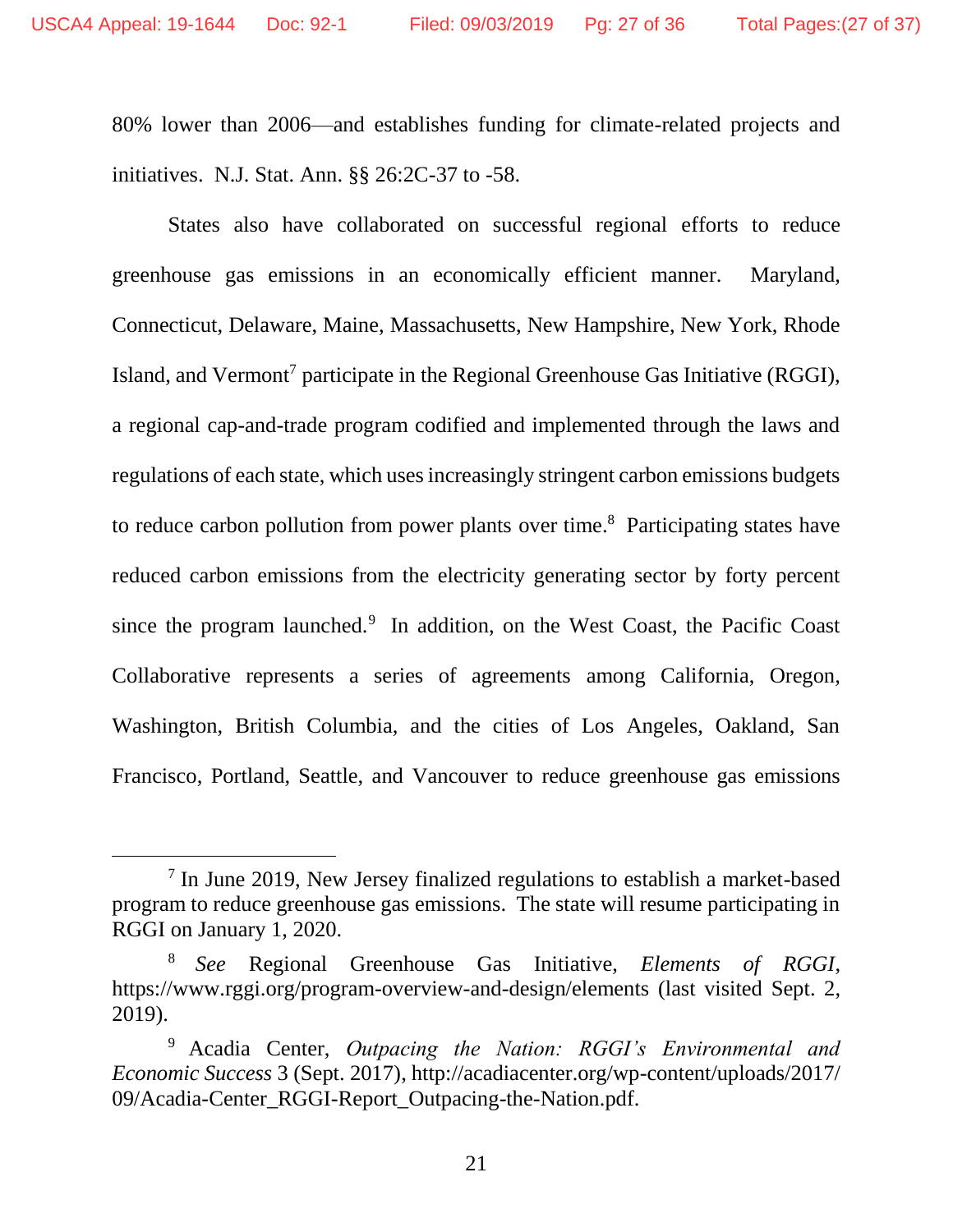$\overline{a}$ 

dramatically by 2050. *See* Pacific Coast Collaborative, http://pacificcoast collaborative.org/about/ (last visited Sept. 2, 2019). The backbone of these regional agreements is, in each instance, state law that aims to reduce carbon pollution.

Further, the compatibility of state regulation with federal efforts to address climate change is borne out by the breadth of cases that state courts already hear related to the issue. A database maintained by the Sabin Center for Climate Change Law at Columbia Law School and Arnold & Porter Kaye Scholer LLP lists 293 past and ongoing lawsuits throughout the country raising state-law claims related to climate change, more than 90% of which are being or have been adjudicated in state courts or before state agencies.<sup>10</sup> The claims in these cases derive from a wide range of state laws. For example, state courts routinely address climate change in the context of challenges to land-use decisions under state equivalents to the National Environmental Policy Act, 42 U.S.C. §§ 4321-4370m-12. *See*, *e.g*., *Cleveland Nat'l Forest Found. v. San Diego Ass'n of Gov'ts*, 3 Cal. 5th 497 (2017); *Cascade Bicycle Club v. Puget Sound Reg'l Council*, 175 Wash. App. 494 (Ct. App. 2013). State courts also adjudicate the operation and validity of states' regulatory efforts to reduce greenhouse gas emissions. *See*, *e.g*., *Maryland Off. of People's Counsel v.* 

<sup>&</sup>lt;sup>10</sup> Sabin Center for Climate Change and the Environment and Arnold & Porter Kaye Scholer LLP, U.S. Climate Change Litigation: State Law Claims, Climate Change Litigation Database, http://climatecasechart.com/case-category/state-lawclaims/ (last visited Aug. 20, 2019).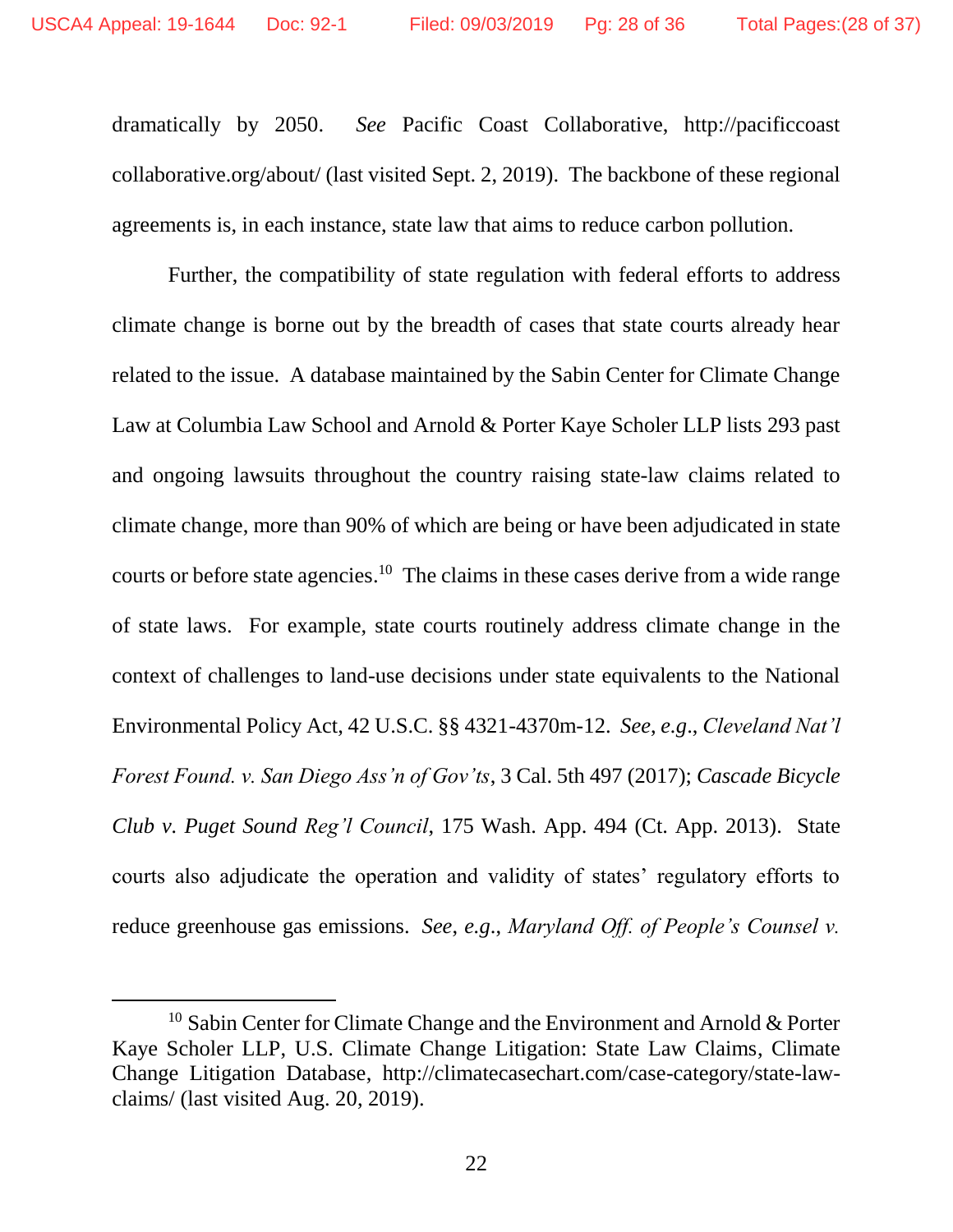*Maryland Public Serv. Comm'n*, 461 Md. 380, 406 (2018) (observing that "[r]enewable energy, distributed generation, and related practices have the potential to advance Maryland environmental policy" with respect to climate change, and upholding the manner in which Maryland's Public Service Commission took account of these issues); *California Chamber of Commerce v. State Air Res. Bd.*, 10 Cal. App. 5th 604, 613-14 (Ct. App. 2017) (upholding California's economy-wide cap-and-trade program)*; New England Power Generators Ass'n, Inc. v. Department of Envtl. Prot.*, 480 Mass. 398, 411 (2018) (upholding Massachusetts' greenhouse gas emissions limits for power plants). As with these and other cases, state courts can and should hear the City's claims under state law.

Treating these claims as arising under state law, not federal common law, is consistent with how courts have treated other suits against sellers and manufacturers of products. In particular, it is well-settled that such suits do not present federal issues warranting application of federal common law—even if important federal interests are raised, and even if a product is sold or causes injury in many states. *See*, *e.g.*, *Jackson v. Johns-Manville Sales Corp*., 750 F.2d 1314, 1324 (5th Cir. 1985) (en banc) (state law, not federal common law, governed in cases against asbestos manufacturers); *In re "Agent Orange" Prod. Liab. Litig*., 635 F.2d 987, 995 (2d Cir. 1980) (state law, not federal common law, governed class action tort case against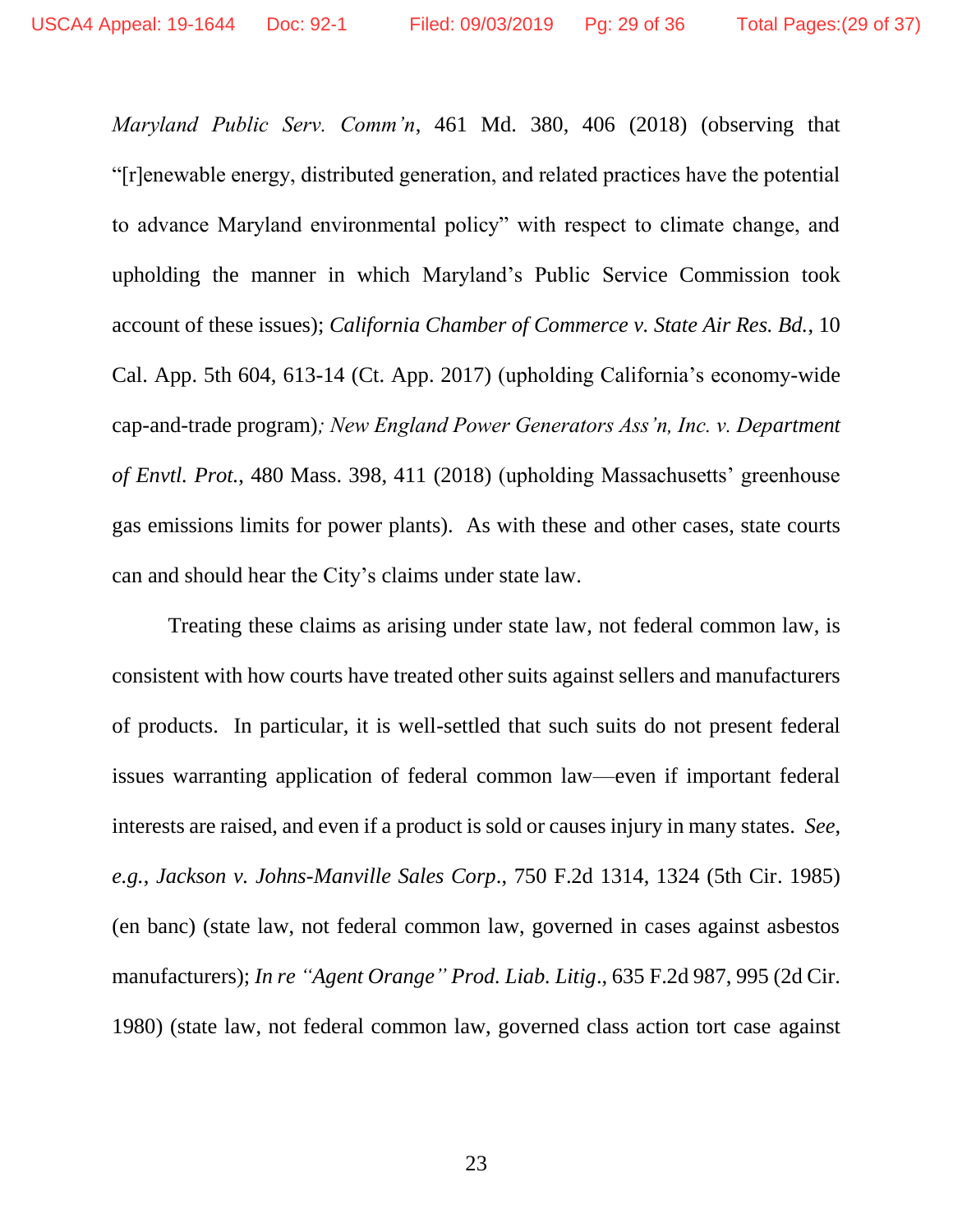producers of Agent Orange on behalf of millions of U.S. soldiers who had served in Vietnam, despite federal interest in veterans' health).

# **b. That Climate Change Involves Transboundary Pollution Does Not Mean the City's Claims Arise Under Federal Common Law.**

Despite the foregoing, the Companies insist that the City's claims must arise under federal common law because of their link to transboundary pollution. *See, e.g.*, Companies' Br. 19-20. The Companies are wrong for three principal reasons.

First, the City is not suing the Companies as emitters of pollutants. Rather, it is suing them as producers and distributors of products whose use results in the emission of those pollutants. And it is doing so on the basis of well-established state law tort theories. The legal principles that may govern a suit against (say) a power plant for its transboundary emissions of greenhouse gases do not govern the City's claims.

Second, even if it were appropriate to treat the City's claims as transboundaryemissions claims, Supreme Court precedent establishes that federal common law would not categorically govern. In *International Paper Co. v. Ouellette*, 479 U.S. 481 (1987)—a suit involving ordinary preemption, not complete preemption, and thus not implicating removal jurisdiction—the Court declined to hold all state law claims against out-of-state polluters preempted. *Id.* at 497. Consistent with the outcome of *Ouellette*, the Court in *American Elec. Power Co. v. Connecticut*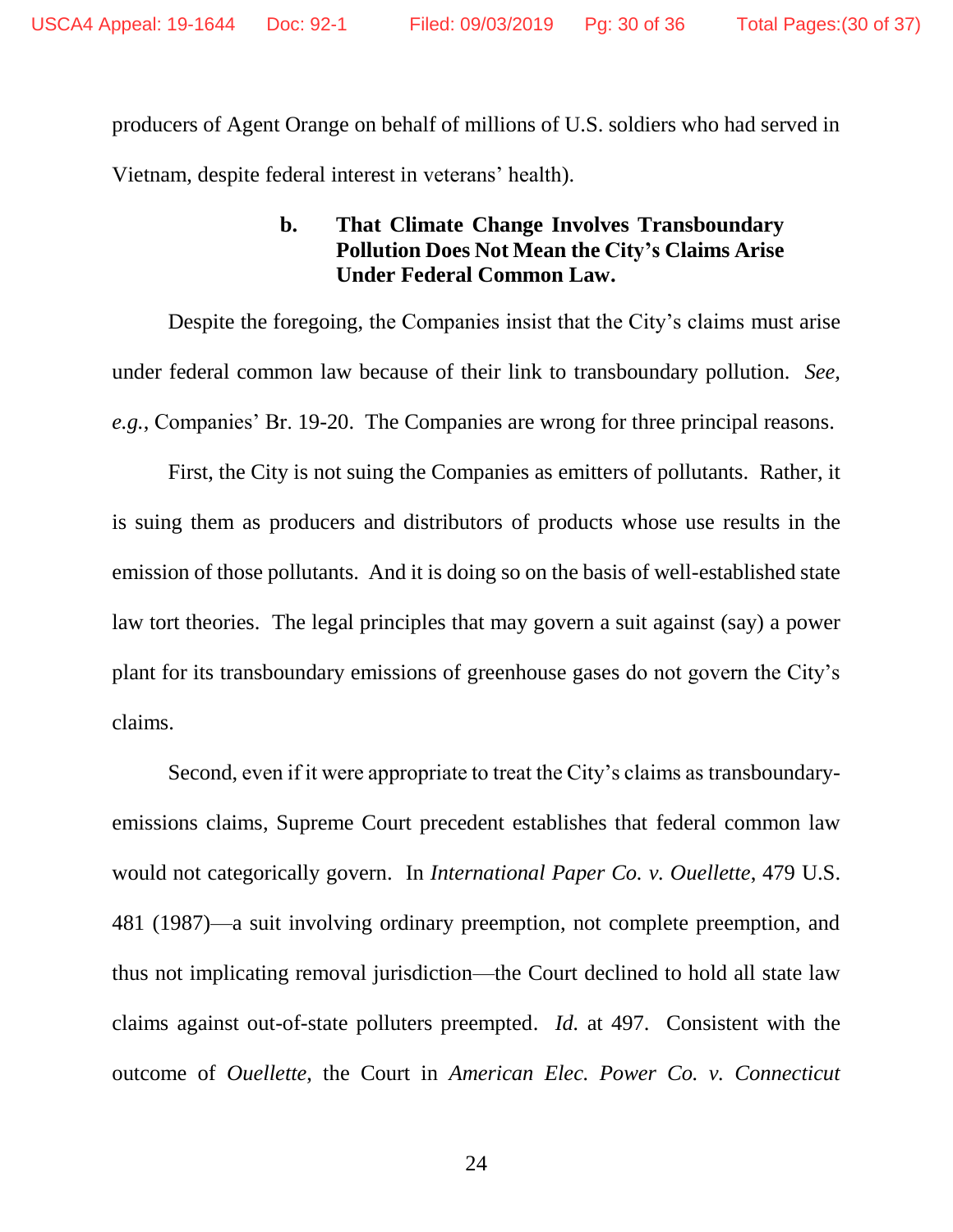("*AEP*"), after finding that the Clean Air Act had displaced federal common law, expressly declined to invalidate the plaintiffs' state-law nuisance claims. 564 U.S. 410, 429 (2011). Instead, it remanded for the lower court to consider the availability of state nuisance law to remedy the defendants' conduct. *See id.*

Third, to say that interstate-emission claims arise under federal common law is nonsensical after *AEP*. *AEP* held that the Clean Air Act *displaced* federal common law claims against greenhouse gas emitters. *Id.* at 424. Federal common law cannot form the basis for federal jurisdiction over such claims, as there is no federal common law for such claims to "arise under."

The principal cases on which the Companies rely fail to establish removal jurisdiction here. First, the Companies rely heavily on *AEP*. *E.g.*, Companies' Br. 20-21. But *AEP* involved conduct—emitting greenhouse gases—that is different from the production and marketing of fossil fuels at issue here. And even if that were not so, *AEP* cuts *against* federal jurisdiction here because, as discussed above, the City's claims cannot arise under federal common law that no longer exists.

Nor does the Ninth Circuit's decision in *Native Village of Kivalina v. ExxonMobil Corp.*, 696 F.3d 849 (9th Cir. 2012) ("*Kivalina*"), support the Companies' position. *Kivalina* involved nuisance claims brought against various energy companies, in federal court, under both federal and state common law. *Id.* at 853, 859. In dismissing the federal law claims, the district court declined to exercise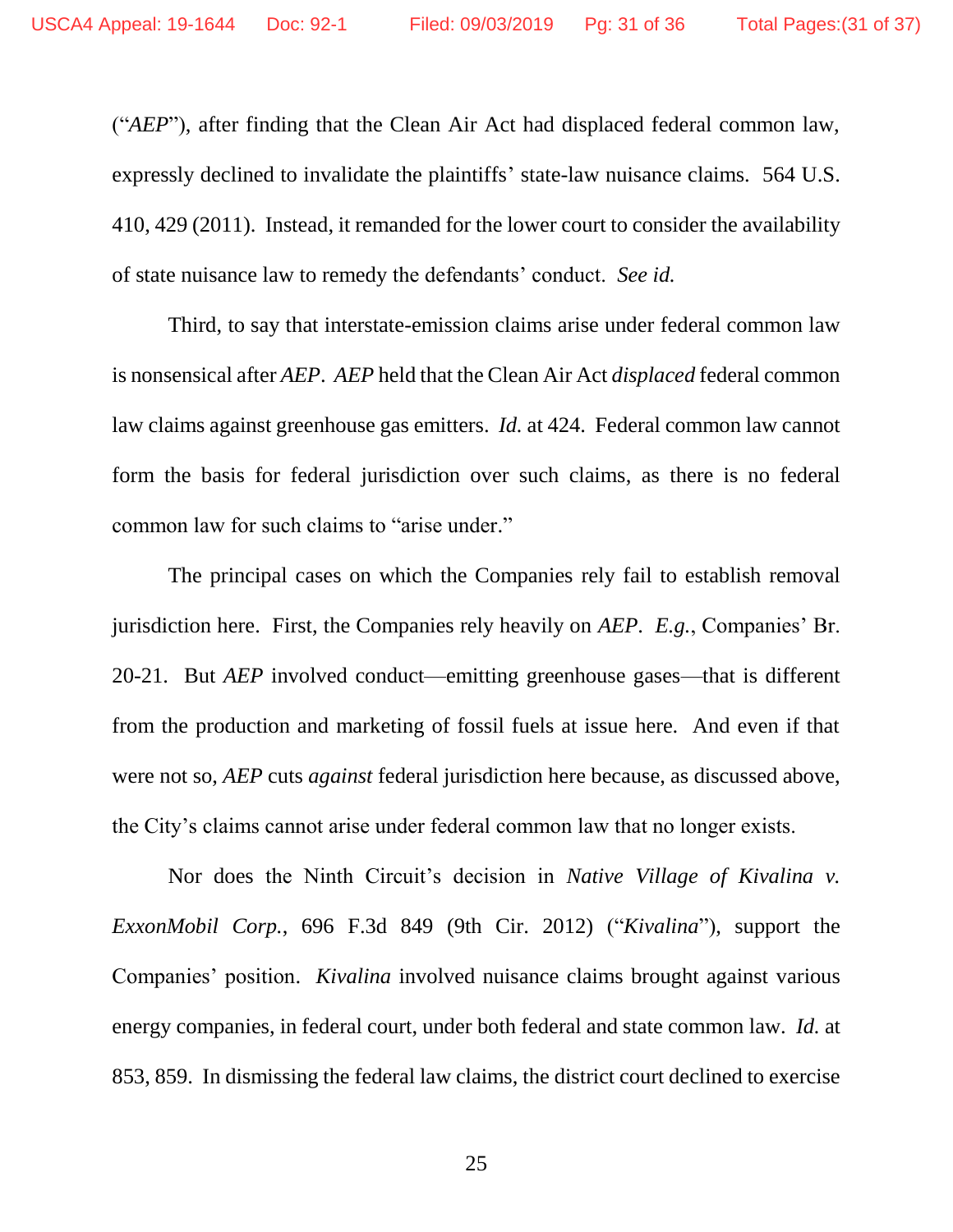supplemental jurisdiction over the state law claims, which it "dismissed without prejudice to their presentation in a state court action." *Native Vill. of Kivalina v. ExxonMobil Corp.*, 663 F. Supp. 2d 863, 882–83 (N.D. Cal. 2009), *aff'd on other grounds*, 696 F.3d 849 (9th Cir. 2012). The court of appeals, in turn, merely applied *AEP* to hold that the federal common law claims had been displaced by the Clean Air Act, not that the plaintiff's state-law claims arose under federal common law. *Kivalina*, 696 F.3d at 856. And the concurrence stressed that "[d]isplacement of the federal common law does not leave those injured by air pollution without a remedy," because "[o]nce federal common law is displaced, state nuisance law becomes an available option to the extent it is not preempted by federal law." *Id.* at 866 (Pro, J., concurring).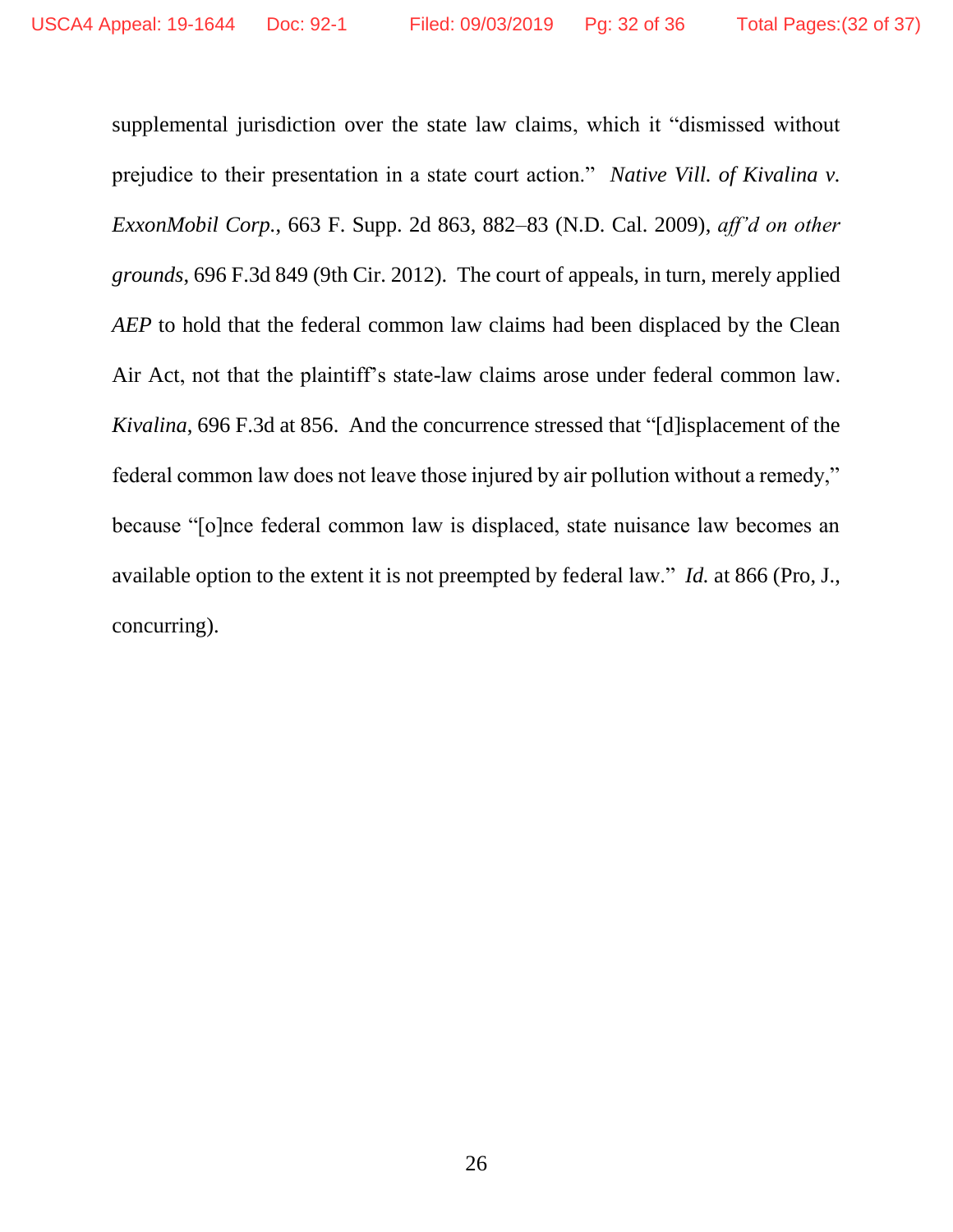#### **CONCLUSION**

The district court's decision should be affirmed.

Respectfully submitted,

BRIAN E. FROSH Attorney General of Maryland

/s/ Joshua M. Segal JOSHUA M. SEGAL STEVEN J. GOLDSTEIN Special Assistant Attorneys General 200 St. Paul Place, 20th Floor Baltimore, Maryland 21202 (410) 576-7446 jsegal@oag.state.md.us

September 3, 2019 *Counsel for the State of Maryland* 

XAVIER BECERRA Attorney General of California 1300 I Street Sacramento, CA 95814 (916) 445-9555

*Counsel for the State of California*

WILLIAM TONG Attorney General of Connecticut Office of the Attorney General P.O. Box 120, 55 Elm Street Hartford, CT 06141-0120 (860) 808-5387

*Counsel for the State of Connecticut*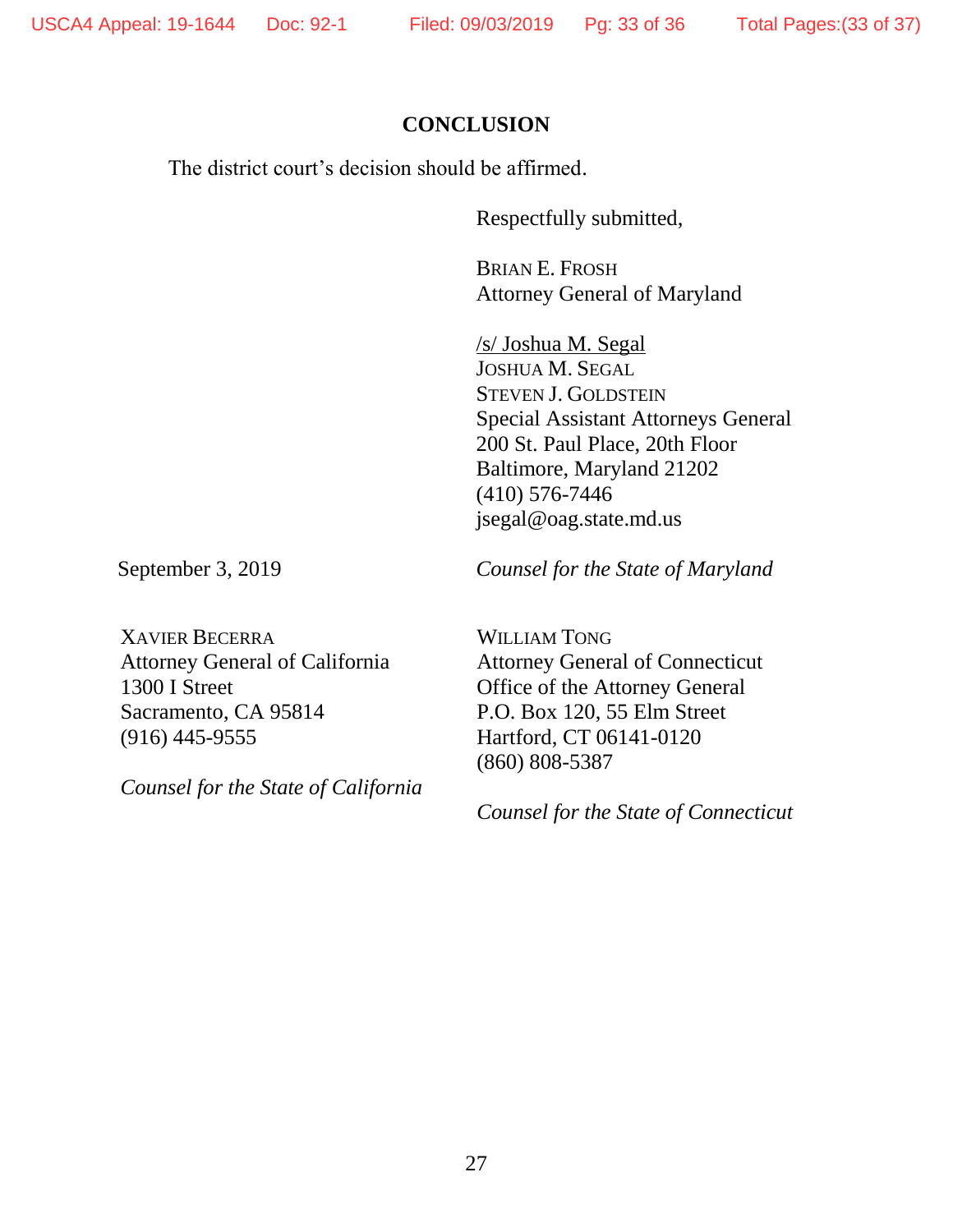GURBIR S. GREWAL Attorney General of New Jersey Office of the Attorney General RJ Hughes Justice Complex 25 Market Street, PO Box 093 Trenton, NJ 08625-0093 (609) 376-2740

*Counsel for the State of New Jersey*

ELLEN F. ROSENBLUM Attorney General of Oregon Oregon Department of Justice 1162 Court Street, NE Salem, OR 97301 (503) 378-4400

LETITIA JAMES Attorney General of New York The Capitol Albany, NY 12224 (518) 776-2400

*Counsel for the State of New York*

PETER F. NERONHA Attorney General of Rhode Island 150 South Main Street Providence, RI 02903 (401) 274-4400

*Counsel for the State of Oregon*

THOMAS J. DONOVAN Attorney General of Vermont Office of the Attorney General 109 State Street Montpelier, VT 05609-1001 (802) 828-3173

*Counsel for the State of Vermont*

*Counsel for the State of Rhode Island*

ROBERT W. FERGUSON Attorney General of Washington P.O. Box 40100 Olympia, WA 98504-0100 (360) 753-6200

*Counsel for the State of Washington*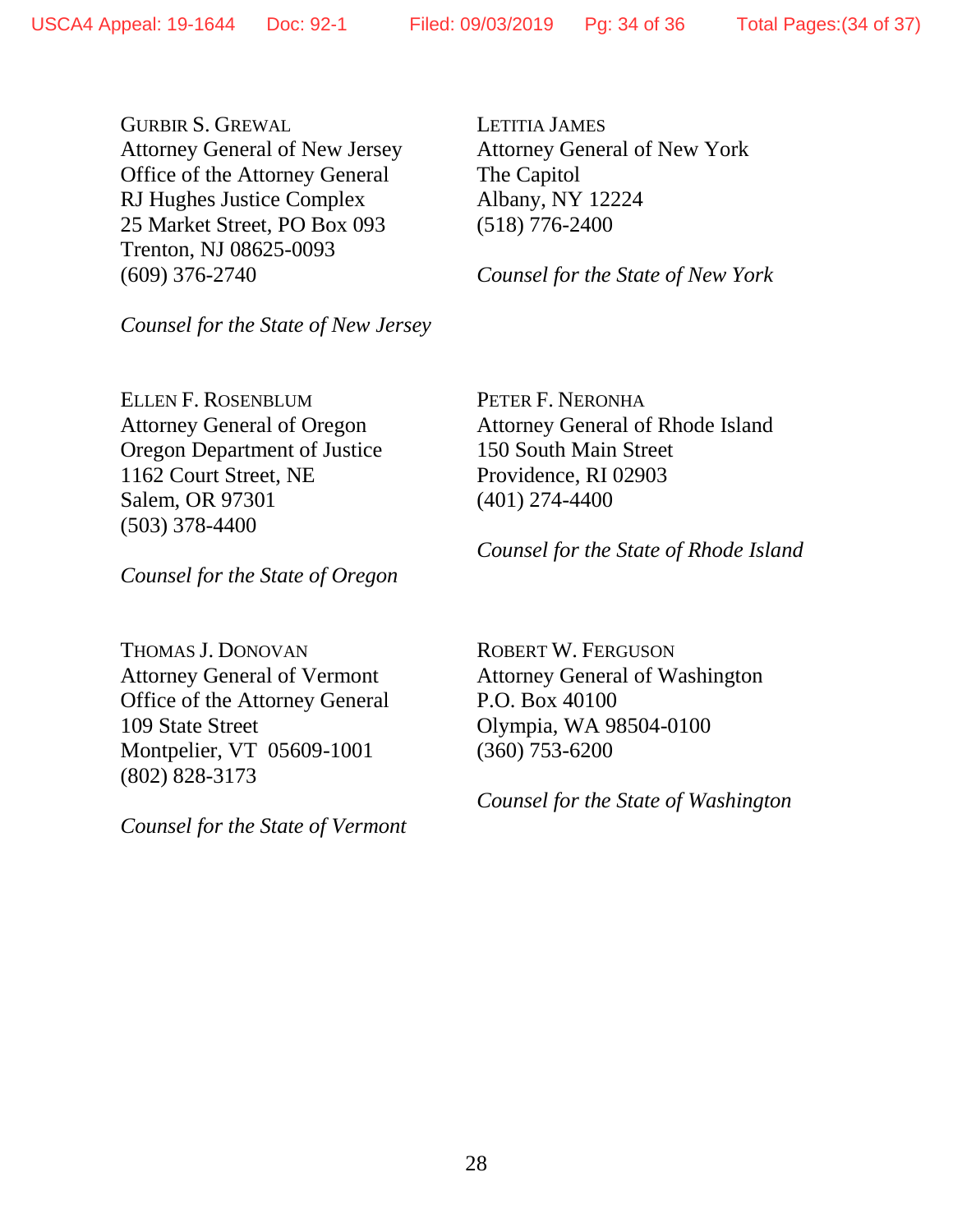## **CERTIFICATE OF COMPLIANCE**

1. This brief complies with the type-volume limitations of Fed. R. App. P.  $29(a)(5)$  and  $32(a)(7)(B)$  because this brief contains 6,153 words, excluding the parts of the brief exempted by Fed. R. App. P. 32(f).

2. This brief complies with the typeface requirements of Fed. R. App. P.  $32(a)(5)$  and the type style requirements of Fed. R. App. P.  $32(a)(6)$  because this brief has been prepared in a proportionally spaced typeface using Microsoft Word in fourteen point, Times New Roman.

> /s/ Joshua M. Segal Joshua M. Segal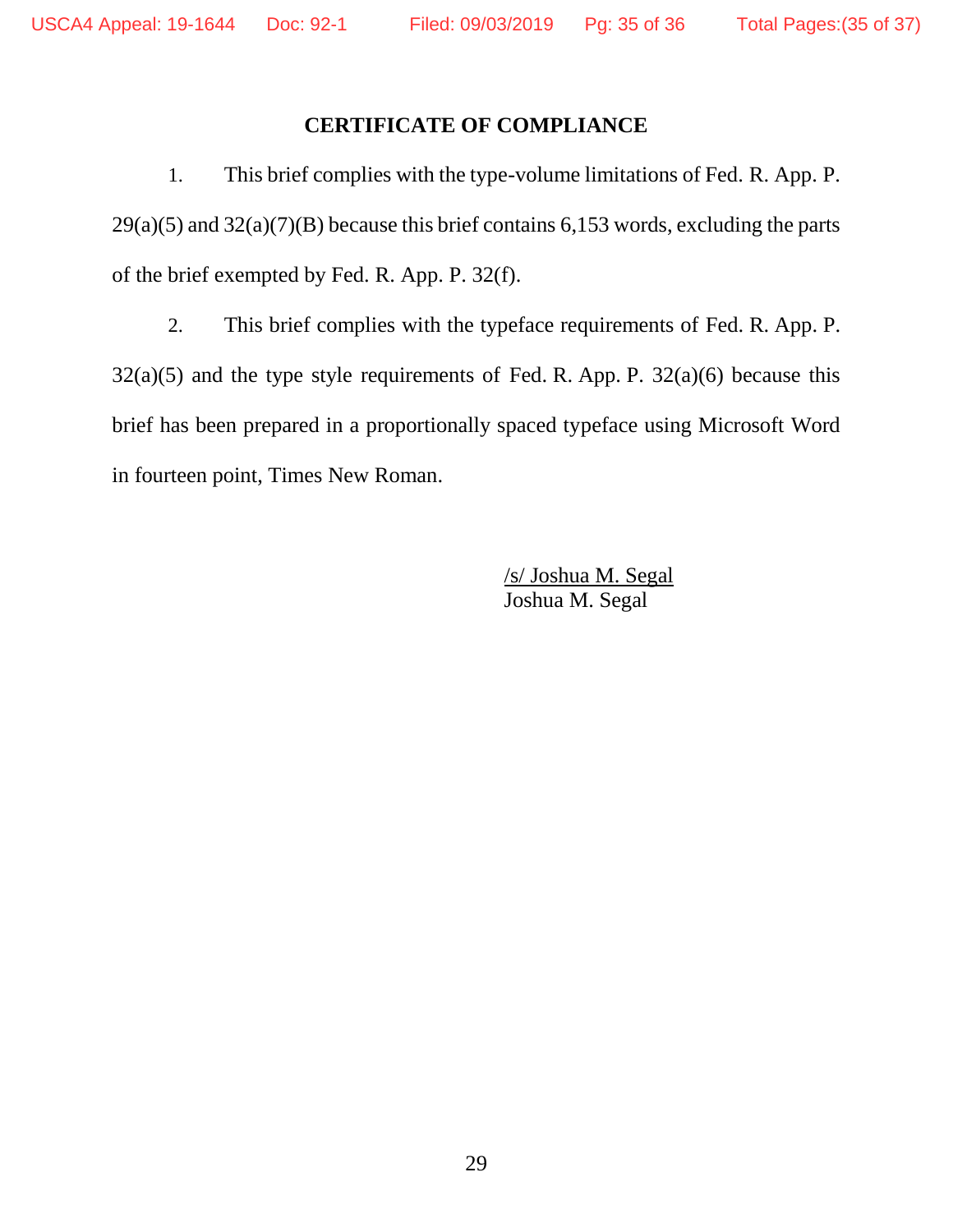## **CERTIFICATE OF SERVICE**

I hereby certify that on September 3, 2019, I electronically filed the foregoing with the Clerk of the Court for the United States Court of Appeals for the Fourth Circuit by using the appellate CM/ECF system. Participants in the case who are registered CM/ECF users will be served by the appellate CM/ECF system.

> /s/ Joshua M. Segal Joshua M. Segal